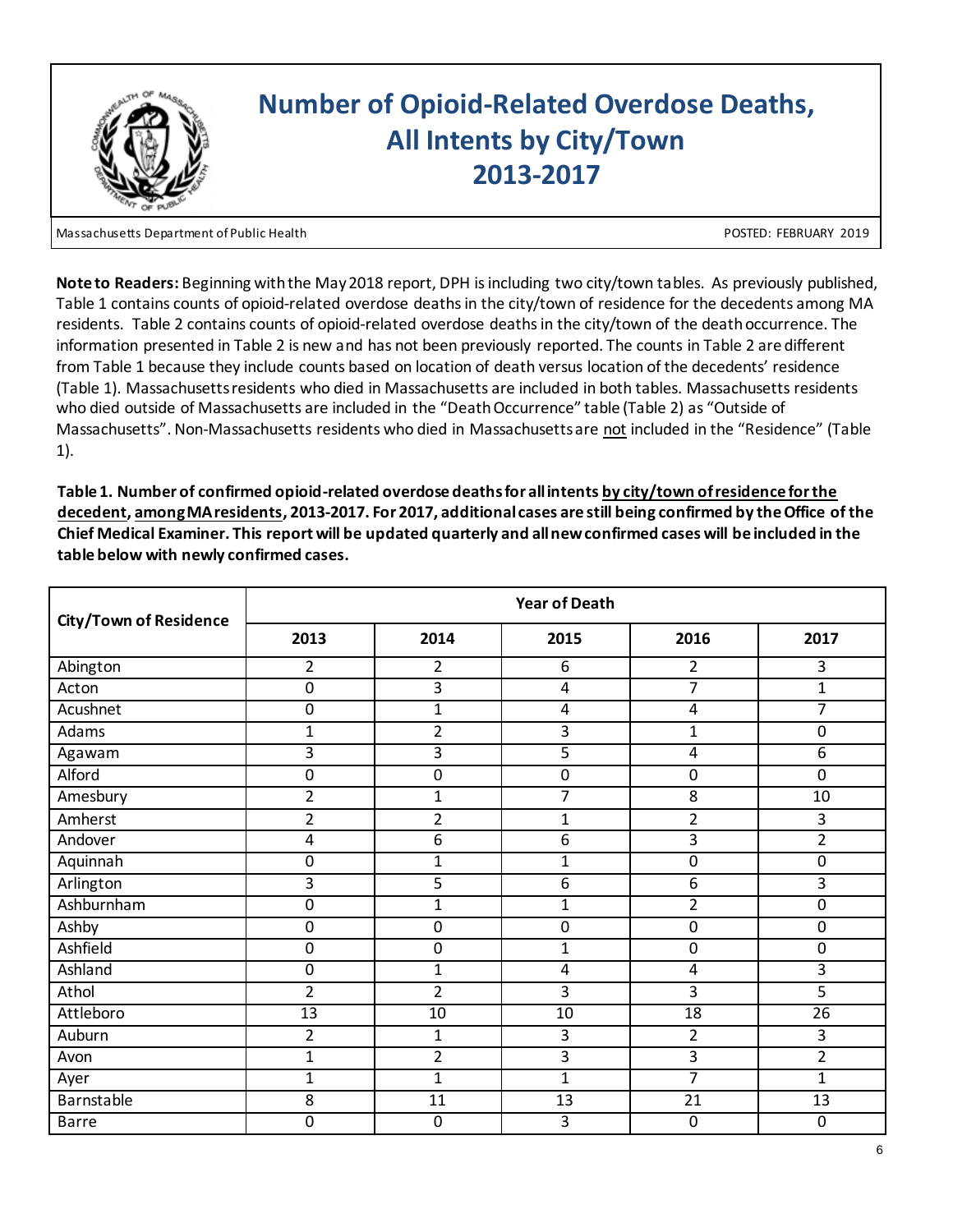|                               | <b>Year of Death</b> |                 |                         |                 |                  |  |
|-------------------------------|----------------------|-----------------|-------------------------|-----------------|------------------|--|
| <b>City/Town of Residence</b> | 2013                 | 2014            | 2015                    | 2016            | 2017             |  |
| <b>Becket</b>                 | $\overline{0}$       | $\overline{0}$  | 0                       | 0               | $\overline{0}$   |  |
| <b>Bedford</b>                | $\pmb{0}$            | 3               | $\mathbf{1}$            | 6               | 3                |  |
| Belchertown                   | $\overline{3}$       | $\overline{2}$  | $\overline{2}$          | $\overline{2}$  | 5                |  |
| Bellingham                    | $\mathbf{1}$         | $\overline{2}$  | 3                       | 5               | 4                |  |
| Belmont                       | $\pmb{0}$            | 4               | $\overline{\mathbf{4}}$ | 4               | 3                |  |
| <b>Berkley</b>                | $\mathbf{1}$         | $\overline{2}$  | $\overline{0}$          | 5               | 3                |  |
| <b>Berlin</b>                 | $\mathbf 0$          | 0               | $\mathbf{1}$            | 0               | $\mathbf 0$      |  |
| Bernardston                   | $\mathbf 0$          | $\overline{0}$  | $\overline{0}$          | $\overline{1}$  | $\overline{0}$   |  |
| Beverly                       | 5                    | 8               | 14                      | 18              | 11               |  |
| <b>Billerica</b>              | 4                    | 12              | 13                      | 16              | 14               |  |
| Blackstone                    | $\pmb{0}$            | $\overline{2}$  | $\overline{\mathbf{3}}$ | 7               | 1                |  |
| Blandford                     | $\mathbf 0$          | $\mathbf 0$     | $\pmb{0}$               | $\mathbf 0$     | $\pmb{0}$        |  |
| <b>Bolton</b>                 | $\overline{0}$       | 0               | $\overline{2}$          | $\overline{1}$  | $\overline{0}$   |  |
| Boston                        | 87                   | 108             | 152                     | 195             | 193              |  |
| <b>Bourne</b>                 | $\overline{2}$       | 5               | 8                       | 9               | 12               |  |
| Boxborough                    | $\overline{0}$       | $\overline{0}$  | $\overline{0}$          | $\mathbf 1$     | $\overline{1}$   |  |
| Boxford                       | $\pmb{0}$            | $\pmb{0}$       | $\overline{2}$          | $\mathbf{1}$    | $\mathbf{1}$     |  |
| Boylston                      | $\overline{0}$       | $\overline{0}$  | $\overline{2}$          | 0               | $\mathbf{1}$     |  |
| <b>Braintree</b>              | 4                    | 8               | 10                      | 9               | 15               |  |
| <b>Brewster</b>               | $\mathbf{1}$         | $\mathbf{1}$    | $\pmb{0}$               | 3               | $\pmb{0}$        |  |
| Bridgewater                   | 5                    | 4               | 13                      | 10              | 7                |  |
| <b>Brimfield</b>              | $\pmb{0}$            | $\pmb{0}$       | $\pmb{0}$               | $\mathbf{1}$    | $\mathbf{1}$     |  |
| <b>Brockton</b>               | $\overline{27}$      | $\overline{26}$ | 49                      | $\overline{43}$ | 49               |  |
| <b>Brookfield</b>             | $\mathbf{1}$         | 2               | $\pmb{0}$               | 1               | 2                |  |
| <b>Brookline</b>              | $\mathbf{1}$         | $\mathbf{1}$    | $\overline{3}$          | $\overline{2}$  | $\overline{6}$   |  |
| <b>Buckland</b>               | $\mathbf{1}$         | $\mathbf 0$     | $\mathbf{1}$            | $\mathbf 0$     | $\pmb{0}$        |  |
| Burlington                    | 3                    | 3               | 3                       | 8               | 8                |  |
| Cambridge                     | 6                    | 8               | 12                      | 27              | 12               |  |
| Canton                        | 4                    | 4               | 6                       | 6               | 9                |  |
| Carlisle                      | $\overline{0}$       | $\overline{0}$  | $\overline{0}$          | $\overline{0}$  | $\overline{0}$   |  |
| Carver                        | $\overline{2}$       | 5               | $\overline{7}$          | 8               | 6                |  |
| Charlemont                    | $\mathbf 0$          | 0               | $\pmb{0}$               | $\pmb{0}$       | $\mathbf 0$      |  |
| Charlton                      | $\overline{1}$       | $\overline{1}$  | $\overline{0}$          | $\overline{4}$  | $6\overline{6}$  |  |
| Chatham                       | $\pmb{0}$            | $\mathbf 1$     | $\overline{2}$          | $\mathbf{1}$    | $\boldsymbol{0}$ |  |
| Chelmsford                    | $\overline{3}$       | $\overline{3}$  | $\overline{5}$          | $\overline{7}$  | $\overline{6}$   |  |
| Chelsea                       | $\overline{7}$       | $\overline{7}$  | 18                      | $14\,$          | 14               |  |
| Cheshire                      | $\pmb{0}$            | $\pmb{0}$       | $\mathbf 0$             | $\mathbf{1}$    | $\mathbf 0$      |  |
| Chester                       | $\overline{0}$       | $\overline{0}$  | $\overline{0}$          | $\overline{0}$  | $\overline{1}$   |  |
| Chesterfield                  | $\pmb{0}$            | $\mathbf 0$     | $\pmb{0}$               | $\mathbf 0$     | $\mathbf 0$      |  |
| Chicopee                      | $\overline{9}$       | $\overline{7}$  | $\overline{18}$         | $\overline{26}$ | 19               |  |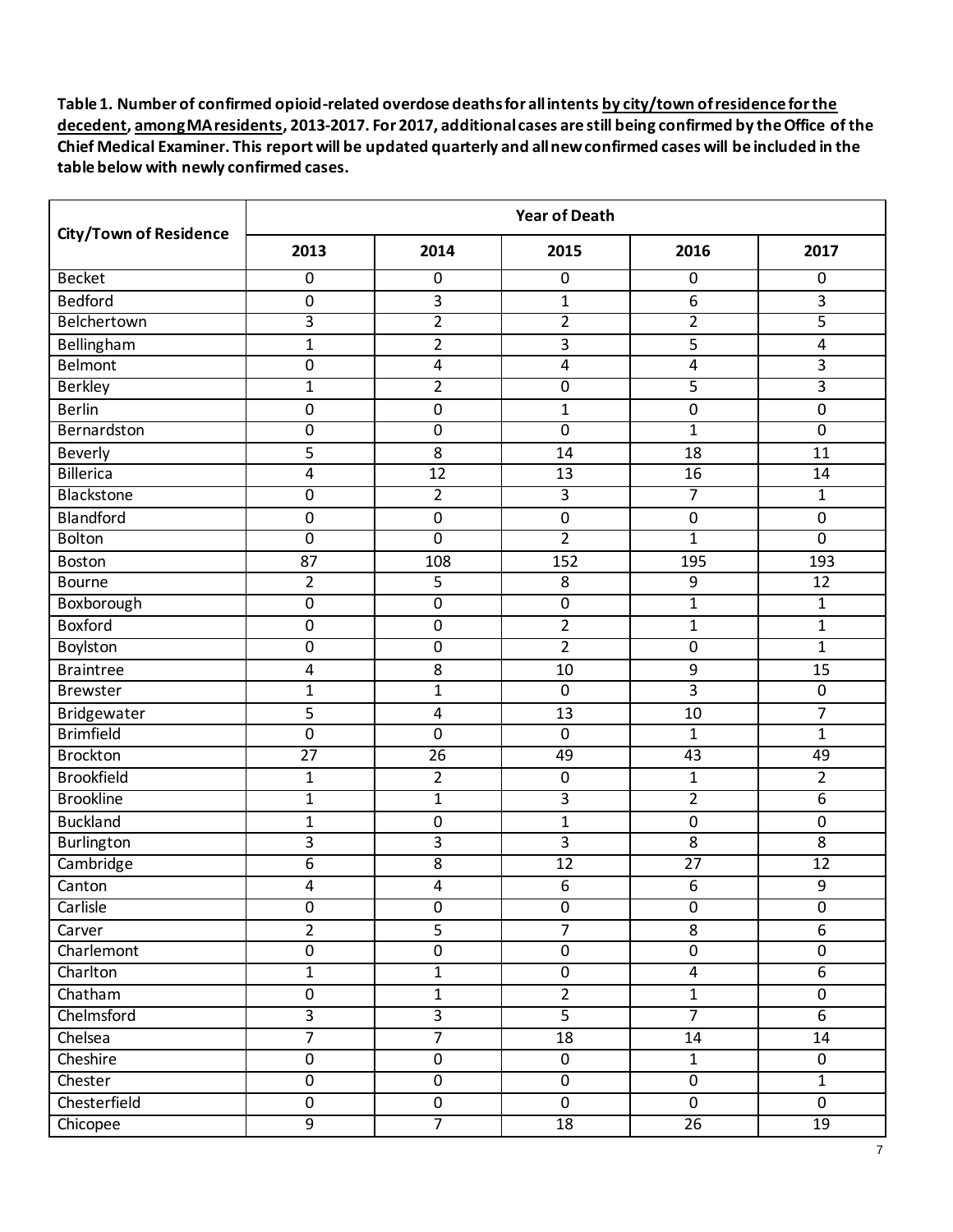|                               | <b>Year of Death</b>    |                  |                  |                 |                  |  |
|-------------------------------|-------------------------|------------------|------------------|-----------------|------------------|--|
| <b>City/Town of Residence</b> | 2013                    | 2014             | 2015             | 2016            | 2017             |  |
| Chilmark                      | $\overline{0}$          | 1                | 0                | 0               | $\overline{0}$   |  |
| Clarksburg                    | $\mathbf{1}$            | $\pmb{0}$        | $\pmb{0}$        | $\pmb{0}$       | $\mathbf 1$      |  |
| Clinton                       | $\overline{2}$          | 4                | 6                | 7               | $\overline{2}$   |  |
| Cohasset                      | $\mathbf 0$             | 3                | 0                | $\overline{2}$  | $\mathbf{1}$     |  |
| Colrain                       | $\pmb{0}$               | $\pmb{0}$        | 0                | 0               | $\pmb{0}$        |  |
| Concord                       | $\overline{0}$          | 0                | $\overline{0}$   | $\mathbf{1}$    | 1                |  |
| Conway                        | $\mathbf 0$             | 0                | 0                | 0               | 0                |  |
| Cummington                    | $\mathbf 0$             | 0                | $\overline{0}$   | $\overline{0}$  | $\overline{0}$   |  |
| Dalton                        | 0                       | 0                | 0                | $\mathbf{1}$    | 0                |  |
| Danvers                       | 6                       | 4                | 7                | 4               | 9                |  |
| Dartmouth                     | $\overline{2}$          | 7                | $\overline{2}$   | $\overline{9}$  | 6                |  |
| Dedham                        | 3                       | 4                | 5                | 11              | $\overline{2}$   |  |
| <b>Deerfield</b>              | $\overline{0}$          | $\overline{0}$   | $\overline{1}$   | 0               | $\overline{0}$   |  |
| Dennis                        | 4                       | 7                | $\overline{2}$   | 6               | 5                |  |
| Dighton                       | $\mathbf{1}$            | 0                | 0                | 3               | 1                |  |
| <b>Douglas</b>                | $\overline{0}$          | $\boldsymbol{0}$ | $\overline{2}$   | $\overline{2}$  | $\overline{2}$   |  |
| Dover                         | $\mathbf 0$             | $\boldsymbol{0}$ | $\pmb{0}$        | 0               | 1                |  |
| <b>Dracut</b>                 | $\overline{6}$          | 7                | $\overline{8}$   | $\overline{6}$  | 4                |  |
| Dudley                        | 3                       | $\overline{2}$   | $\boldsymbol{0}$ | $\overline{1}$  | $\overline{2}$   |  |
| Dunstable                     | $\mathbf{1}$            | $\mathbf 0$      | 0                | 0               | $\mathbf{1}$     |  |
| Duxbury                       | $\mathbf 0$             | $\overline{2}$   | $\mathbf{1}$     | 3               | 1                |  |
| East Bridgewater              | 4                       | $\overline{2}$   | $\overline{2}$   | $\mathbf{1}$    | $\overline{4}$   |  |
| <b>East Brookfield</b>        | $\mathbf 0$             | $\boldsymbol{0}$ | $\overline{0}$   | 0               | 0                |  |
| East Longmeadow               | 5                       | $\mathbf{1}$     | 4                | $\overline{2}$  | $\boldsymbol{0}$ |  |
| Eastham                       | $\overline{2}$          | 5                | $\overline{2}$   | 0               | $\mathbf{1}$     |  |
| Easthampton                   | 6                       | $\overline{2}$   | $\mathbf{1}$     | 5               | 4                |  |
| Easton                        | $\overline{2}$          | 7                | 6                | 8               | 7                |  |
| Edgartown                     | 0                       | 0                | $\pmb{0}$        | 0               | $\pmb{0}$        |  |
| Egremont                      | 0                       | 0                | 0                | $\mathbf 0$     | 0                |  |
| Erving                        | $\overline{1}$          | $\overline{0}$   | $\overline{0}$   | $\overline{0}$  | $\overline{0}$   |  |
| Essex                         | $\pmb{0}$               | $\mathbf 0$      | $\mathbf{1}$     | $\mathbf 0$     | $\mathbf 0$      |  |
| Everett                       | $\overline{5}$          | $\overline{29}$  | $\overline{17}$  | $\overline{23}$ | $\overline{17}$  |  |
| Fairhaven                     | $\overline{4}$          | $\overline{2}$   | $\overline{7}$   | $\overline{4}$  | $\overline{8}$   |  |
| Fall River                    | 29                      | 38               | 40               | 64              | $\overline{55}$  |  |
| Falmouth                      | $\overline{7}$          | $\overline{8}$   | 14               | 16              | 20               |  |
| Fitchburg                     | $\overline{6}$          | $14\,$           | 19               | 22              | 22               |  |
| Florida                       | $\pmb{0}$               | $\mathbf 0$      | $\pmb{0}$        | $\mathbf 0$     | $\mathbf 0$      |  |
| Foxborough                    | $\overline{1}$          | $\overline{3}$   | $\overline{0}$   | $\overline{7}$  | $\overline{2}$   |  |
| Framingham                    | $\overline{\mathbf{4}}$ | 11               | 12               | 18              | 8                |  |
| Franklin                      | $\overline{2}$          | $\overline{5}$   | $\overline{7}$   | $\overline{7}$  | $\overline{2}$   |  |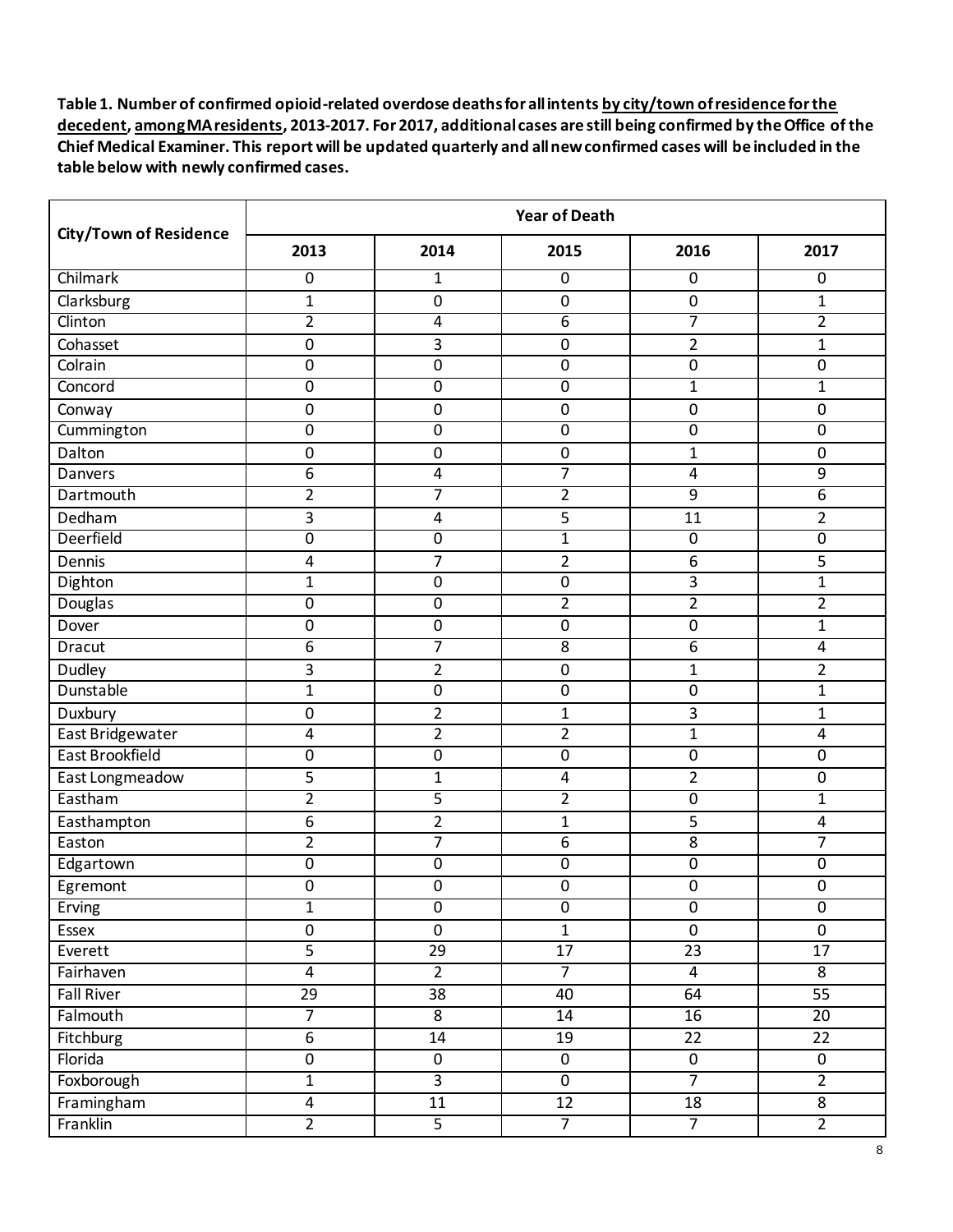|                               | <b>Year of Death</b> |                         |                         |                |                         |  |  |
|-------------------------------|----------------------|-------------------------|-------------------------|----------------|-------------------------|--|--|
| <b>City/Town of Residence</b> | 2013                 | 2014                    | 2015                    | 2016           | 2017                    |  |  |
| Freetown                      | $\mathbf 0$          | $\overline{2}$          | $\overline{3}$          | 3              | 6                       |  |  |
| Gardner                       | 4                    | 6                       | 6                       | 9              | 8                       |  |  |
| Georgetown                    | $\mathbf{1}$         | $\overline{2}$          | $\overline{2}$          | $\mathbf{1}$   | 3                       |  |  |
| Gill                          | $\mathbf 0$          | $\overline{2}$          | $\boldsymbol{0}$        | $\mathbf 0$    | $\mathbf 0$             |  |  |
| Gloucester                    | 6                    | 6                       | 12                      | 9              | 16                      |  |  |
| Goshen                        | $\pmb{0}$            | $\mathbf{1}$            | $\overline{0}$          | $\overline{0}$ | $\mathbf 0$             |  |  |
| Gosnold                       | $\mathbf 0$          | $\mathbf 0$             | 0                       | 0              | $\mathbf 0$             |  |  |
| Grafton                       | 3                    | $\overline{2}$          | $\overline{2}$          | $\mathbf 1$    | $\overline{0}$          |  |  |
| Granby                        | $\overline{2}$       | 2                       | $\overline{2}$          | $\mathbf{1}$   | 0                       |  |  |
| Granville                     | $\mathbf 0$          | 0                       | 0                       | 0              | $\mathbf 0$             |  |  |
| <b>Great Barrington</b>       | $\overline{0}$       | $\mathbf{1}$            | $\overline{0}$          | $\mathbf 1$    | $\overline{0}$          |  |  |
| Greenfield                    | 5                    | 3                       | 8                       | $\overline{7}$ | 4                       |  |  |
| Groton                        | $\mathbf{1}$         | $\overline{0}$          | $\overline{1}$          | 0              | $\mathbf{1}$            |  |  |
| Groveland                     | $\mathbf{1}$         | $\mathbf{1}$            | $\pmb{0}$               | $\mathbf 1$    | $\mathbf{1}$            |  |  |
| Hadley                        | $\pmb{0}$            | $\mathbf{1}$            | $\pmb{0}$               | $\overline{2}$ | 1                       |  |  |
| <b>Halifax</b>                | 5                    | $\overline{0}$          | $\mathbf{1}$            | $\overline{2}$ | $\overline{0}$          |  |  |
| Hamilton                      | $\mathbf 1$          | $\mathbf{1}$            | $\pmb{0}$               | 3              | $\pmb{0}$               |  |  |
| Hampden                       | $\mathbf 0$          | $\overline{2}$          | $\overline{0}$          | $\mathbf{1}$   | 0                       |  |  |
| Hancock                       | $\pmb{0}$            | $\pmb{0}$               | $\pmb{0}$               | $\mathbf{1}$   | 0                       |  |  |
| Hanover                       | $\mathbf{1}$         | $\mathbf{1}$            | $\mathbf{1}$            | 6              | $\mathbf{1}$            |  |  |
| Hanson                        | $\mathbf{1}$         | $\boldsymbol{0}$        | 8                       | $\overline{2}$ | 1                       |  |  |
| <b>Hardwick</b>               | $\mathbf 0$          | $\pmb{0}$               | $\overline{2}$          | $\overline{2}$ | $\boldsymbol{0}$        |  |  |
| Harvard                       | $\mathbf{1}$         | $\boldsymbol{0}$        | $\overline{0}$          | $\mathbf 0$    | 0                       |  |  |
| Harwich                       | $\overline{2}$       | $\mathbf{1}$            | 4                       | 3              | $\mathbf{1}$            |  |  |
| Hatfield                      | 3                    | $\mathbf{1}$            | $\mathbf{1}$            | $\mathbf{1}$   | $\mathbf{1}$            |  |  |
| Haverhill                     | 8                    | 35                      | 30                      | 37             | 28                      |  |  |
| Hawley                        | $\mathbf 0$          | $\mathbf 0$             | $\boldsymbol{0}$        | $\mathbf 0$    | $\mathbf 0$             |  |  |
| Heath                         | $\pmb{0}$            | $\pmb{0}$               | $\pmb{0}$               | 0              | $\pmb{0}$               |  |  |
| Hingham                       | $\mathbf{1}$         | $\boldsymbol{0}$        | 0                       | $\mathbf{1}$   | $\mathbf{1}$            |  |  |
| Hinsdale                      | $\overline{0}$       | $\overline{2}$          | $\overline{1}$          | $\overline{2}$ | $\overline{0}$          |  |  |
| Holbrook                      | 4                    | 4                       | $\overline{\mathbf{4}}$ | $\overline{7}$ | $\overline{3}$          |  |  |
| Holden                        | $\pmb{0}$            | $\overline{5}$          | $\overline{\mathbf{4}}$ | $\overline{5}$ | $\overline{1}$          |  |  |
| Holland                       | $\overline{0}$       | $\overline{0}$          | $\overline{1}$          | $\overline{0}$ | $\overline{0}$          |  |  |
| Holliston                     | $\mathbf{1}$         | $\pmb{0}$               | $\overline{5}$          | $\mathbf 1$    | $\overline{3}$          |  |  |
| Holyoke                       | $\overline{8}$       | 10                      | $6\overline{6}$         | 11             | 13                      |  |  |
| Hopedale                      | $\pmb{0}$            | $\overline{\mathbf{4}}$ | $\pmb{0}$               | $\mathbf 1$    | $\overline{2}$          |  |  |
| Hopkinton                     | $\pmb{0}$            | $\overline{3}$          | $\overline{\mathbf{4}}$ | $\pmb{0}$      | $\overline{3}$          |  |  |
| Hubbardston                   | $\overline{0}$       | $\overline{2}$          | $\overline{2}$          | $\overline{1}$ | $\overline{1}$          |  |  |
| Hudson                        | $\overline{1}$       | $\mathbf 1$             | $\overline{6}$          | $\overline{3}$ | $\overline{\mathbf{4}}$ |  |  |
| Hull                          | $\overline{0}$       | $\overline{2}$          | $\overline{4}$          | $\overline{5}$ | 7                       |  |  |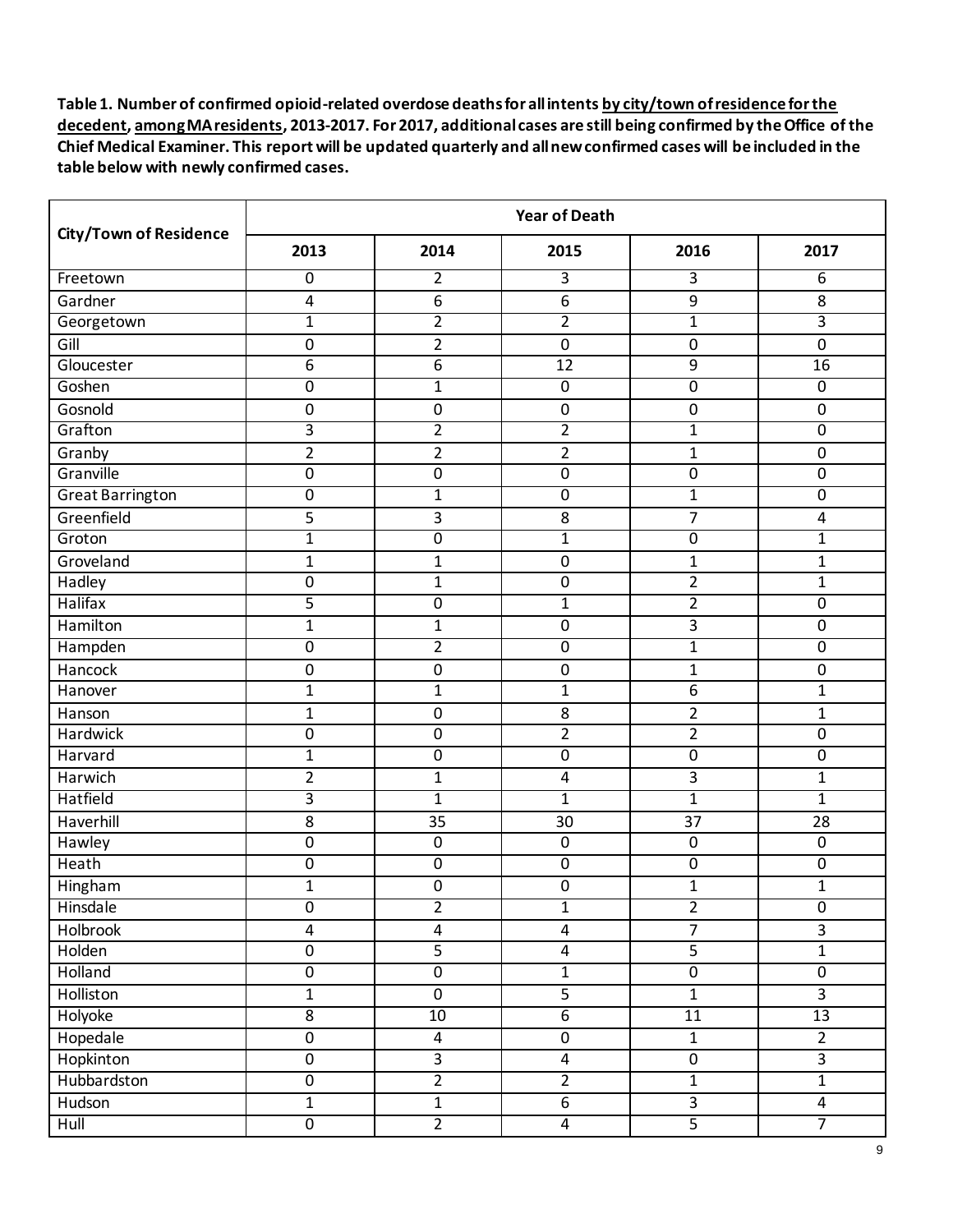|                               | <b>Year of Death</b> |                         |                 |                  |                  |  |  |
|-------------------------------|----------------------|-------------------------|-----------------|------------------|------------------|--|--|
| <b>City/Town of Residence</b> | 2013                 | 2014                    | 2015            | 2016             | 2017             |  |  |
| Huntington                    | 0                    | $\mathbf 0$             | 0               | $\mathbf 0$      | $\overline{0}$   |  |  |
| Ipswich                       | $\mathbf{1}$         | 4                       | 3               | 3                | 3                |  |  |
| Kingston                      | $\overline{0}$       | $\overline{2}$          | $\overline{2}$  | $\mathbf{1}$     | 7                |  |  |
| Lakeville                     | $\mathbf{1}$         | $\mathbf{1}$            | 0               | $\mathbf{1}$     | 4                |  |  |
| Lancaster                     | $\pmb{0}$            | $\mathbf 1$             | $\overline{2}$  | $\mathbf{1}$     | $\overline{2}$   |  |  |
| Lanesborough                  | $\pmb{0}$            | $\boldsymbol{0}$        | $\mathbf{1}$    | $\mathbf{1}$     | $\overline{2}$   |  |  |
| Lawrence                      | 10                   | 25                      | 28              | 45               | 37               |  |  |
| Lee                           | $\overline{0}$       | $\overline{2}$          | $\overline{2}$  | $\mathbf{1}$     | 3                |  |  |
| Leicester                     | $\overline{2}$       | $\mathbf{1}$            | $\overline{2}$  | 2                | 4                |  |  |
| Lenox                         | $\mathbf{1}$         | $\mathbf 0$             | 0               | $\mathbf 0$      | $\overline{2}$   |  |  |
| Leominster                    | $\overline{6}$       | 10                      | 7               | 13               | 16               |  |  |
| Leverett                      | $\boldsymbol{0}$     | $\boldsymbol{0}$        | $\pmb{0}$       | $\mathbf 0$      | $\mathbf{1}$     |  |  |
| Lexington                     | $\mathbf{1}$         | $\overline{2}$          | 3               | $\overline{2}$   | $\overline{0}$   |  |  |
| Leyden                        | $\pmb{0}$            | $\pmb{0}$               | $\pmb{0}$       | 0                | $\pmb{0}$        |  |  |
| Lincoln                       | $\pmb{0}$            | 0                       | $\pmb{0}$       | $\mathbf{1}$     | $\pmb{0}$        |  |  |
| Littleton                     | $\overline{0}$       | $\overline{0}$          | $\overline{0}$  | $\overline{2}$   | $\mathbf{1}$     |  |  |
| Longmeadow                    | 3                    | $\pmb{0}$               | $\pmb{0}$       | 3                | $\boldsymbol{0}$ |  |  |
| Lowell                        | $\overline{25}$      | $\overline{39}$         | 63              | 68               | 52               |  |  |
| Ludlow                        | $\overline{2}$       | $\overline{2}$          | $\pmb{4}$       | 6                | 4                |  |  |
| Lunenburg                     | $\overline{3}$       | $\overline{2}$          | $\overline{2}$  | $\mathbf{1}$     | $\overline{3}$   |  |  |
| Lynn                          | 25                   | 42                      | 47              | 46               | 61               |  |  |
| Lynnfield                     | $\pmb{0}$            | $\overline{2}$          | $\overline{2}$  | $\overline{1}$   | $\overline{2}$   |  |  |
| Malden                        | 12                   | $\overline{18}$         | $\overline{21}$ | $\overline{15}$  | $\overline{16}$  |  |  |
| Manchester                    | $\pmb{0}$            | $\boldsymbol{0}$        | $\pmb{0}$       | $\overline{2}$   | $\mathbf 0$      |  |  |
| Mansfield                     | 4                    | $\overline{2}$          | 3               | 8                | 8                |  |  |
| Marblehead                    | $\overline{2}$       | $\mathbf 0$             | $\mathbf{1}$    | 4                | 5                |  |  |
| Marion                        | $\mathbf 0$          | $\mathbf{1}$            | $\mathbf{1}$    | $\mathbf{1}$     | $\mathbf 1$      |  |  |
| Marlborough                   | 3                    | 9                       | 8               | 4                | 5                |  |  |
| Marshfield                    | 4                    | 5                       | $\overline{2}$  | 9                | 12               |  |  |
| Mashpee                       | $\overline{5}$       | $\overline{3}$          | $\overline{10}$ | $\overline{8}$   | $\overline{1}$   |  |  |
| Mattapoisett                  | $\pmb{0}$            | $\pmb{0}$               | $\overline{2}$  | $\overline{2}$   | $\mathbf{1}$     |  |  |
| Maynard                       | $\overline{0}$       | $\overline{2}$          | $\overline{3}$  | $\pmb{0}$        | $\overline{2}$   |  |  |
| Medfield                      | $\overline{0}$       | $\overline{0}$          | $\overline{0}$  | $\overline{1}$   | $\overline{0}$   |  |  |
| Medford                       | 9                    | 14                      | 21              | $\overline{17}$  | 17               |  |  |
| Medway                        | $\overline{1}$       | $\overline{0}$          | $\overline{1}$  | $\overline{3}$   | $\overline{0}$   |  |  |
| Melrose                       | 5                    | $\overline{\mathbf{4}}$ | $\overline{2}$  | $10\,$           | 10               |  |  |
| Mendon                        | $\overline{2}$       | $\mathbf 0$             | $\overline{1}$  | $\boldsymbol{0}$ | $\mathbf 0$      |  |  |
| Merrimac                      | $\overline{1}$       | $\overline{0}$          | $\overline{2}$  | $\overline{1}$   | $\overline{1}$   |  |  |
| Methuen                       | $\overline{6}$       | 13                      | $\overline{7}$  | 14               | 20               |  |  |
| Middleborough                 | $\overline{6}$       | $\overline{5}$          | 12              | 11               | $\overline{7}$   |  |  |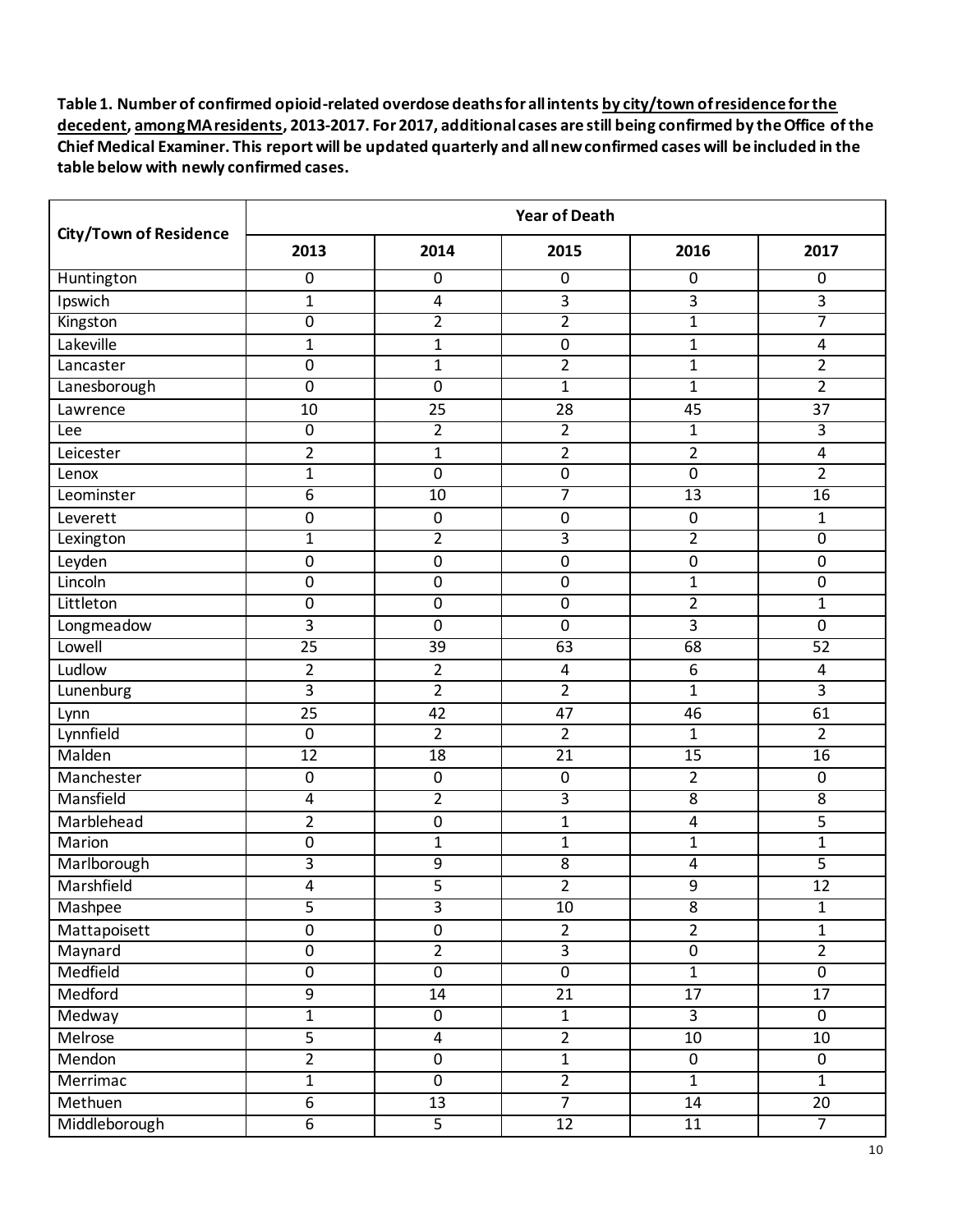|                               | <b>Year of Death</b>    |                  |                         |                 |                |  |  |
|-------------------------------|-------------------------|------------------|-------------------------|-----------------|----------------|--|--|
| <b>City/Town of Residence</b> | 2013                    | 2014             | 2015                    | 2016            | 2017           |  |  |
| Middlefield                   | 0                       | $\mathbf 0$      | 0                       | 0               | $\overline{0}$ |  |  |
| Middleton                     | $\pmb{0}$               | $\overline{2}$   | $\overline{\mathbf{4}}$ | $\overline{2}$  | 3              |  |  |
| Milford                       | $\overline{2}$          | 4                | 3                       | $\overline{11}$ | $\overline{6}$ |  |  |
| Millbury                      | $\overline{2}$          | 4                | 4                       | 4               | 7              |  |  |
| Millis                        | $\mathbf{1}$            | $\mathbf 1$      | $\mathbf{1}$            | 4               | $\mathbf{1}$   |  |  |
| Millville                     | 0                       | 0                | $\mathbf{1}$            | 0               | 0              |  |  |
| Milton                        | $\mathbf 0$             | 4                | $\mathbf{1}$            | 6               | $\mathbf{1}$   |  |  |
| Monroe                        | 0                       | 0                | 0                       | 0               | 0              |  |  |
| Monson                        | $\overline{2}$          | 0                | 0                       | 3               | 1              |  |  |
| Montague                      | 0                       | 2                | $\mathbf{1}$            | 3               | $\overline{2}$ |  |  |
| Monterey                      | $\mathbf 0$             | $\overline{0}$   | $\overline{0}$          | $\overline{0}$  | $\overline{0}$ |  |  |
| Montgomery                    | 0                       | $\mathbf 0$      | 0                       | $\mathbf{1}$    | 0              |  |  |
| <b>Mount Washington</b>       | $\overline{0}$          | $\overline{0}$   | 0                       | 0               | 0              |  |  |
| Nahant                        | $\mathbf 0$             | $\mathbf 0$      | $\mathbf{1}$            | 2               | $\pmb{0}$      |  |  |
| Nantucket                     | $\mathbf{1}$            | $\mathbf{1}$     | $\mathbf{1}$            | $\overline{2}$  | 3              |  |  |
| <b>Natick</b>                 | $\overline{3}$          | 7                | $\overline{5}$          | $\overline{3}$  | 7              |  |  |
| Needham                       | $\pmb{0}$               | $\mathbf 0$      | $\mathbf{1}$            | $\mathbf 1$     | 1              |  |  |
| <b>New Ashford</b>            | $\mathbf 0$             | $\mathbf 0$      | $\mathbf{1}$            | $\mathbf 0$     | 0              |  |  |
| <b>New Bedford</b>            | 29                      | 28               | 53                      | 57              | 45             |  |  |
| <b>New Braintree</b>          | $\pmb{0}$               | $\boldsymbol{0}$ | $\boldsymbol{0}$        | $\mathbf 0$     | $\mathbf 0$    |  |  |
| New Marlborough               | 0                       | $\mathbf{1}$     | $\pmb{0}$               | 0               | 0              |  |  |
| New Salem                     | $\mathbf 0$             | 0                | $\mathbf{1}$            | 0               | $\pmb{0}$      |  |  |
| Newbury                       | 1                       | 1                | $\overline{2}$          | 1               | 1              |  |  |
| Newburyport                   | $\overline{2}$          | 5                | $\overline{2}$          | 4               | 5              |  |  |
| Newton                        | $\overline{2}$          | 6                | $\overline{7}$          | 16              | 9              |  |  |
| Norfolk                       | 0                       | 1                | $\overline{2}$          | 3               | $\pmb{0}$      |  |  |
| <b>North Adams</b>            | $\mathbf{1}$            | 5                | 6                       | 6               | 5              |  |  |
| North Andover                 | $\mathbf{1}$            | 3                | $\overline{\mathbf{4}}$ | 3               | 4              |  |  |
| North Attleboro               | 5                       | 6                | 8                       | 8               | 9              |  |  |
| North Brookfield              | $\overline{0}$          | $\overline{1}$   | $\overline{0}$          | $\overline{3}$  | $\overline{1}$ |  |  |
| <b>North Reading</b>          | $\mathbf{1}$            | $\overline{2}$   | $\mathbf{1}$            | $\overline{2}$  | 6              |  |  |
| Northampton                   | $\overline{4}$          | $\overline{11}$  | $\overline{\mathbf{4}}$ | 8               | $\overline{7}$ |  |  |
| Northborough                  | $\overline{0}$          | $\overline{0}$   | $\overline{0}$          | $\overline{3}$  | $\overline{2}$ |  |  |
| Northbridge                   | $\mathbf{1}$            | $\mathbf 1$      | $\overline{\mathbf{4}}$ | $\overline{2}$  | $\overline{4}$ |  |  |
| Northfield                    | $\overline{0}$          | $\overline{0}$   | $\overline{1}$          | $\overline{0}$  | $\overline{0}$ |  |  |
| Norton                        | $\overline{\mathbf{4}}$ | 5                | $\mathbf 1$             | $\overline{7}$  | 5              |  |  |
| Norwell                       | $\mathbf{1}$            | $\overline{3}$   | $\overline{3}$          | $\mathbf{1}$    | $\overline{3}$ |  |  |
| Norwood                       | $\overline{2}$          | $\overline{5}$   | 7                       | $\overline{6}$  | $\overline{8}$ |  |  |
| Oak Bluffs                    | $\mathbf 1$             | $\mathbf 1$      | $\overline{3}$          | $\mathbf 1$     | $\mathbf{1}$   |  |  |
| Oakham                        | $\overline{0}$          | $\overline{0}$   | $\overline{0}$          | $\overline{0}$  | $\overline{0}$ |  |  |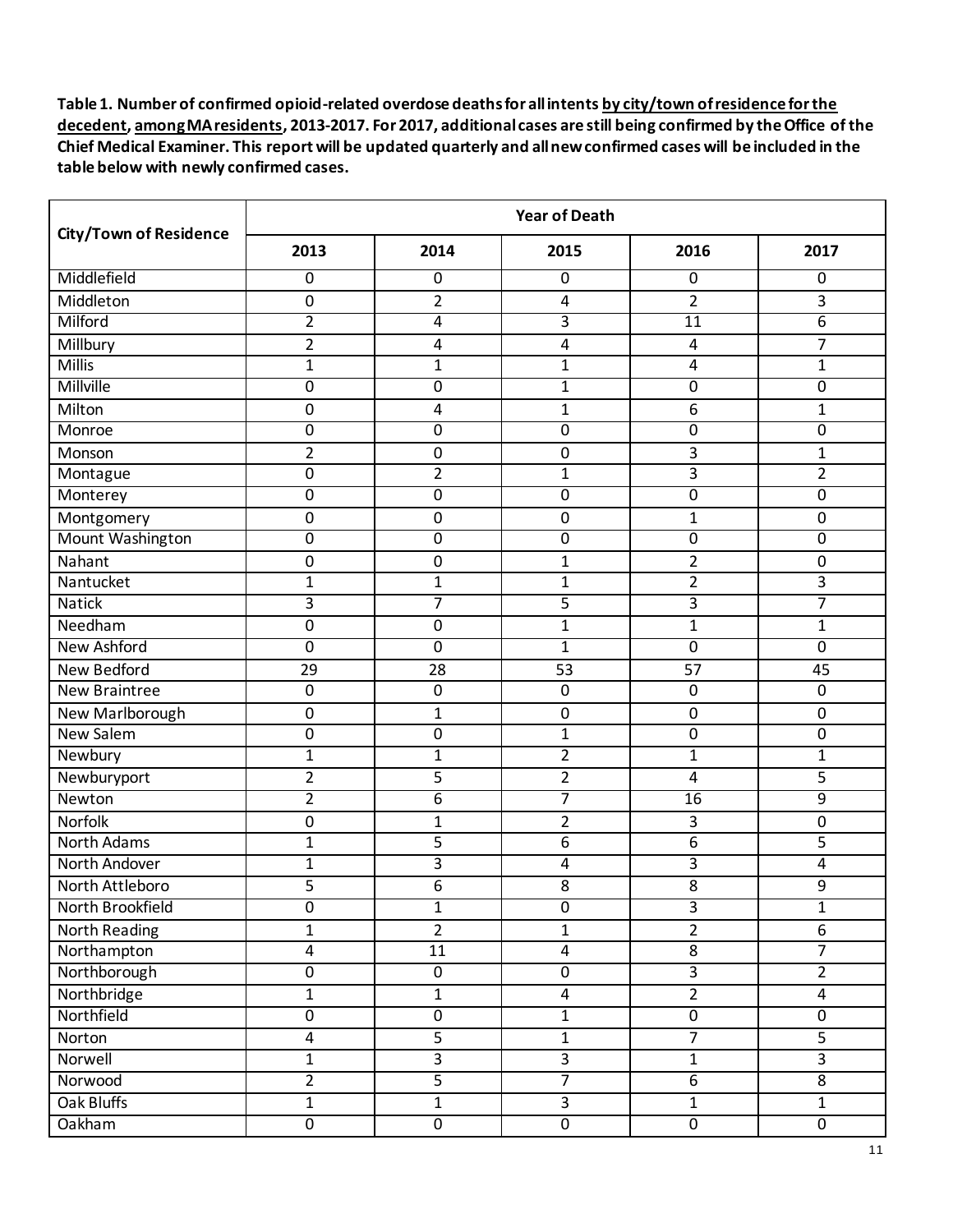|                               | <b>Year of Death</b> |                         |                  |                         |                 |  |
|-------------------------------|----------------------|-------------------------|------------------|-------------------------|-----------------|--|
| <b>City/Town of Residence</b> | 2013                 | 2014                    | 2015             | 2016                    | 2017            |  |
| Orange                        | $\overline{2}$       | $\overline{2}$          | 3                | $\mathbf{1}$            | $\mathbf{1}$    |  |
| Orleans                       | $\mathbf{1}$         | $\pmb{0}$               | $\pmb{0}$        | $\overline{2}$          | $\pmb{0}$       |  |
| <b>Otis</b>                   | $\mathbf 0$          | $\boldsymbol{0}$        | $\overline{0}$   | $\mathbf{1}$            | $\overline{0}$  |  |
| Oxford                        | $\mathbf{1}$         | 5                       | 4                | 7                       | 4               |  |
| Palmer                        | $\mathbf 1$          | $\mathbf 1$             | 1                | 4                       | 2               |  |
| Paxton                        | $\mathbf{1}$         | $\mathbf{1}$            | $\overline{1}$   | $\overline{0}$          | $\overline{0}$  |  |
| Peabody                       | $\overline{12}$      | 14                      | 11               | 11                      | 23              |  |
| Pelham                        | $\overline{0}$       | $\overline{0}$          | $\overline{0}$   | $\overline{0}$          | $\overline{0}$  |  |
| Pembroke                      | $\mathbf{1}$         | 5                       | 4                | 8                       | 6               |  |
| Pepperell                     | $\mathbf{1}$         | 3                       | 3                | $\mathbf{1}$            | $\overline{2}$  |  |
| Peru                          | $\overline{0}$       | $\boldsymbol{0}$        | $\overline{0}$   | $\overline{0}$          | $\mathbf{1}$    |  |
| Petersham                     | $\mathbf{1}$         | $\mathbf 0$             | $\pmb{0}$        | 0                       | $\pmb{0}$       |  |
| Phillipston                   | $\overline{0}$       | $\overline{0}$          | $\overline{0}$   | $\overline{0}$          | $\overline{0}$  |  |
| Pittsfield                    | 15                   | 14                      | 17               | 19                      | 11              |  |
| Plainfield                    | $\pmb{0}$            | $\boldsymbol{0}$        | $\pmb{0}$        | $\mathbf 0$             | $\mathbf 0$     |  |
| Plainville                    | $\mathbf{1}$         | $\overline{4}$          | $\overline{0}$   | 3                       | 5               |  |
| Plymouth                      | 6                    | 17                      | 20               | 25                      | 23              |  |
| Plympton                      | $\overline{0}$       | $\overline{0}$          | $\mathbf{1}$     | $\overline{2}$          | $\overline{0}$  |  |
| Princeton                     | $\mathbf{1}$         | $\mathbf 1$             | $\mathbf{1}$     | $\overline{1}$          | $\pmb{0}$       |  |
| Provincetown                  | $\mathbf 0$          | $\mathbf{1}$            | $\pmb{0}$        | $\mathbf 0$             | $\mathbf 0$     |  |
| Quincy                        | 26                   | 38                      | 47               | 45                      | 40              |  |
| Randolph                      | 5                    | $\overline{7}$          | 12               | 11                      | 6               |  |
| Raynham                       | $\overline{2}$       | 5                       | $\overline{4}$   | $\overline{2}$          | 4               |  |
| Reading                       | $\mathbf{1}$         | 4                       | $\overline{3}$   | $\overline{\mathbf{4}}$ | 5               |  |
| Rehoboth                      | $\overline{0}$       | $\pmb{0}$               | $\overline{2}$   | $\overline{0}$          | $\overline{2}$  |  |
| Revere                        | 15                   | 27                      | 18               | 26                      | 24              |  |
| Richmond                      | $\mathbf{1}$         | $\boldsymbol{0}$        | $\pmb{0}$        | $\pmb{0}$               | $\mathbf 0$     |  |
| Rochester                     | 0                    | $\mathbf{1}$            | $\pmb{0}$        | $\mathbf 0$             | 2               |  |
| Rockland                      | 3                    | 5                       | 10               | 22                      | $\overline{15}$ |  |
| Rockport                      | $\overline{1}$       | $\overline{2}$          | $\overline{3}$   | $\mathbf{1}$            | $\overline{2}$  |  |
| Rowe                          | $\pmb{0}$            | $\pmb{0}$               | $\pmb{0}$        | 0                       | $\mathbf 0$     |  |
| Rowley                        | $\overline{2}$       | $\pmb{0}$               | $\pmb{0}$        | $\pmb{0}$               | $\overline{3}$  |  |
| Royalston                     | $\overline{2}$       | $\overline{0}$          | $\overline{0}$   | $\overline{1}$          | $\overline{0}$  |  |
| Russell                       | $\overline{0}$       | $\pmb{0}$               | $\pmb{0}$        | $\pmb{0}$               | $\pmb{0}$       |  |
| Rutland                       | $\overline{0}$       | $\overline{2}$          | $\overline{0}$   | $\overline{2}$          | $\overline{1}$  |  |
| Salem                         | $\overline{7}$       | 13                      | 15               | 18                      | 21              |  |
| Salisbury                     | $\mathbf 1$          | 4                       | $\boldsymbol{6}$ | 12                      | 9               |  |
| Sandisfield                   | $\overline{0}$       | $\overline{0}$          | $\overline{0}$   | $\overline{0}$          | $\overline{0}$  |  |
| Sandwich                      | $\overline{2}$       | $\overline{\mathbf{3}}$ | $\overline{2}$   | $\overline{4}$          | $\overline{3}$  |  |
| <b>Saugus</b>                 | $\overline{7}$       | 10                      | $\overline{9}$   | 13                      | $\overline{7}$  |  |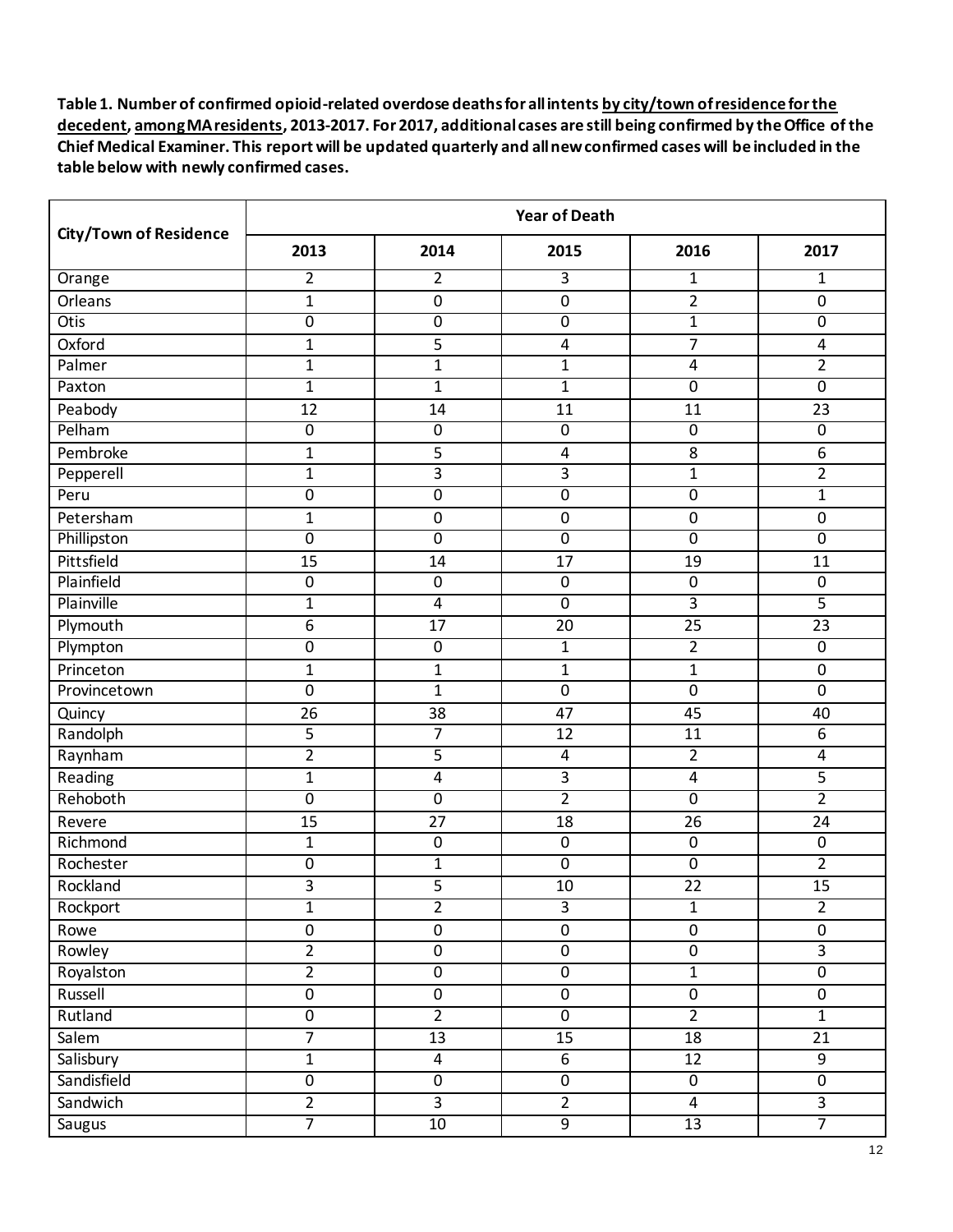|                               | <b>Year of Death</b> |                  |                         |                  |                  |  |  |
|-------------------------------|----------------------|------------------|-------------------------|------------------|------------------|--|--|
| <b>City/Town of Residence</b> | 2013                 | 2014             | 2015                    | 2016             | 2017             |  |  |
| Savoy                         | 0                    | 0                | 0                       | 0                | $\overline{0}$   |  |  |
| Scituate                      | $\overline{2}$       | 5                | $\overline{\mathbf{4}}$ | 3                | 3                |  |  |
| Seekonk                       | $\overline{0}$       | $\mathbf{1}$     | $\overline{3}$          | 4                | $\overline{2}$   |  |  |
| Sharon                        | 3                    | 3                | $\mathbf{1}$            | $\mathbf{1}$     | $\overline{2}$   |  |  |
| Sheffield                     | $\boldsymbol{0}$     | $\mathbf{1}$     | $\pmb{0}$               | $\pmb{0}$        | $\boldsymbol{0}$ |  |  |
| Shelburne                     | 0                    | 2                | $\overline{0}$          | 1                | $\overline{0}$   |  |  |
| Sherborn                      | 0                    | $\mathbf{1}$     | $\mathbf 1$             | $\mathbf{1}$     | $\mathbf{1}$     |  |  |
| Shirley                       | $\overline{0}$       | 3                | $\mathbf 1$             | $\overline{0}$   | 3                |  |  |
| Shrewsbury                    | 6                    | $\mathbf{1}$     | $\overline{2}$          | 7                | 8                |  |  |
| Shutesbury                    | 0                    | 0                | 0                       | 0                | $\mathbf 0$      |  |  |
| Somerset                      | $\mathbf 1$          | $\overline{2}$   | $\overline{4}$          | $\overline{5}$   | $\overline{5}$   |  |  |
| Somerville                    | 11                   | 15               | 18                      | 21               | 16               |  |  |
| South Hadley                  | 4                    | $\overline{0}$   | $\overline{2}$          | 4                | 3                |  |  |
| Southampton                   | $\mathbf{1}$         | $\pmb{0}$        | $\mathbf{1}$            | 2                | $\mathbf{1}$     |  |  |
| Southborough                  | 0                    | 0                | $\mathbf 0$             | $\mathbf{1}$     | $\pmb{0}$        |  |  |
| Southbridge                   | $\overline{2}$       | $\overline{2}$   | 7                       | 12               | 5                |  |  |
| Southwick                     | 0                    | 2                | $\mathbf{1}$            | $\overline{2}$   | 3                |  |  |
| Spencer                       | $\mathbf{1}$         | $\overline{3}$   | $\overline{10}$         | $\overline{3}$   | $\overline{5}$   |  |  |
| Springfield                   | $\overline{22}$      | 22               | 41                      | 40               | 38               |  |  |
| Sterling                      | $\mathbf{1}$         | $\mathbf 0$      | $\pmb{0}$               | $\overline{2}$   | $\mathbf{1}$     |  |  |
| Stockbridge                   | $\mathbf{1}$         | $\mathbf 0$      | $\pmb{0}$               | $\pmb{0}$        | 1                |  |  |
| Stoneham                      | $\overline{2}$       | 5                | $\overline{7}$          | 8                | 6                |  |  |
| Stoughton                     | 7                    | 10               | 14                      | $\overline{11}$  | 7                |  |  |
| Stow                          | 0                    | $\boldsymbol{0}$ | $\mathbf{1}$            | $\mathbf{1}$     | $\mathbf{1}$     |  |  |
| Sturbridge                    | $\mathbf{1}$         | $\mathbf{1}$     | $\mathbf{1}$            | $\overline{2}$   | 5                |  |  |
| Sudbury                       | 0                    | $\mathbf 0$      | $\pmb{0}$               | $\boldsymbol{0}$ | $\pmb{0}$        |  |  |
| Sunderland                    | $\mathbf{1}$         | 0                | 0                       | $\mathbf{1}$     | 1                |  |  |
| Sutton                        | 0                    | $\boldsymbol{0}$ | $\mathbf{1}$            | 0                | $\overline{0}$   |  |  |
| Swampscott                    | 4                    | 3                | $\overline{2}$          | 4                | $\overline{2}$   |  |  |
| Swansea                       | $\overline{4}$       | 5                | $\overline{0}$          | $\overline{1}$   | $\overline{5}$   |  |  |
| Taunton                       | $\overline{13}$      | 19               | $\overline{16}$         | $\overline{29}$  | $\overline{29}$  |  |  |
| Templeton                     | $\mathbf{1}$         | $\overline{2}$   | $\overline{2}$          | $\overline{5}$   | $\overline{2}$   |  |  |
| Tewksbury                     | $\overline{1}$       | $\overline{7}$   | $\overline{9}$          | 13               | 10               |  |  |
| Tisbury                       | 0                    | $\mathbf 1$      | $\overline{3}$          | $\mathbf 1$      | $\mathbf{1}$     |  |  |
| <b>Tolland</b>                | $\overline{0}$       | $\overline{0}$   | $\overline{0}$          | $\overline{0}$   | $\overline{0}$   |  |  |
| Topsfield                     | $\mathbf{1}$         | $\mathbf{1}$     | $\pmb{0}$               | $\mathbf{1}$     | $\mathbf{1}$     |  |  |
| Townsend                      | 4                    | $\overline{2}$   | $\mathbf{1}$            | $\overline{2}$   | $\overline{4}$   |  |  |
| Truro                         | $\overline{0}$       | $\overline{0}$   | $\overline{0}$          | $\overline{1}$   | $\overline{0}$   |  |  |
| Tyngsborough                  | $\mathbf{1}$         | $\mathbf 1$      | $\overline{5}$          | $\mathbf 1$      | $\overline{3}$   |  |  |
| Tyringham                     | $\overline{0}$       | $\overline{0}$   | $\overline{1}$          | $\overline{0}$   | $\overline{0}$   |  |  |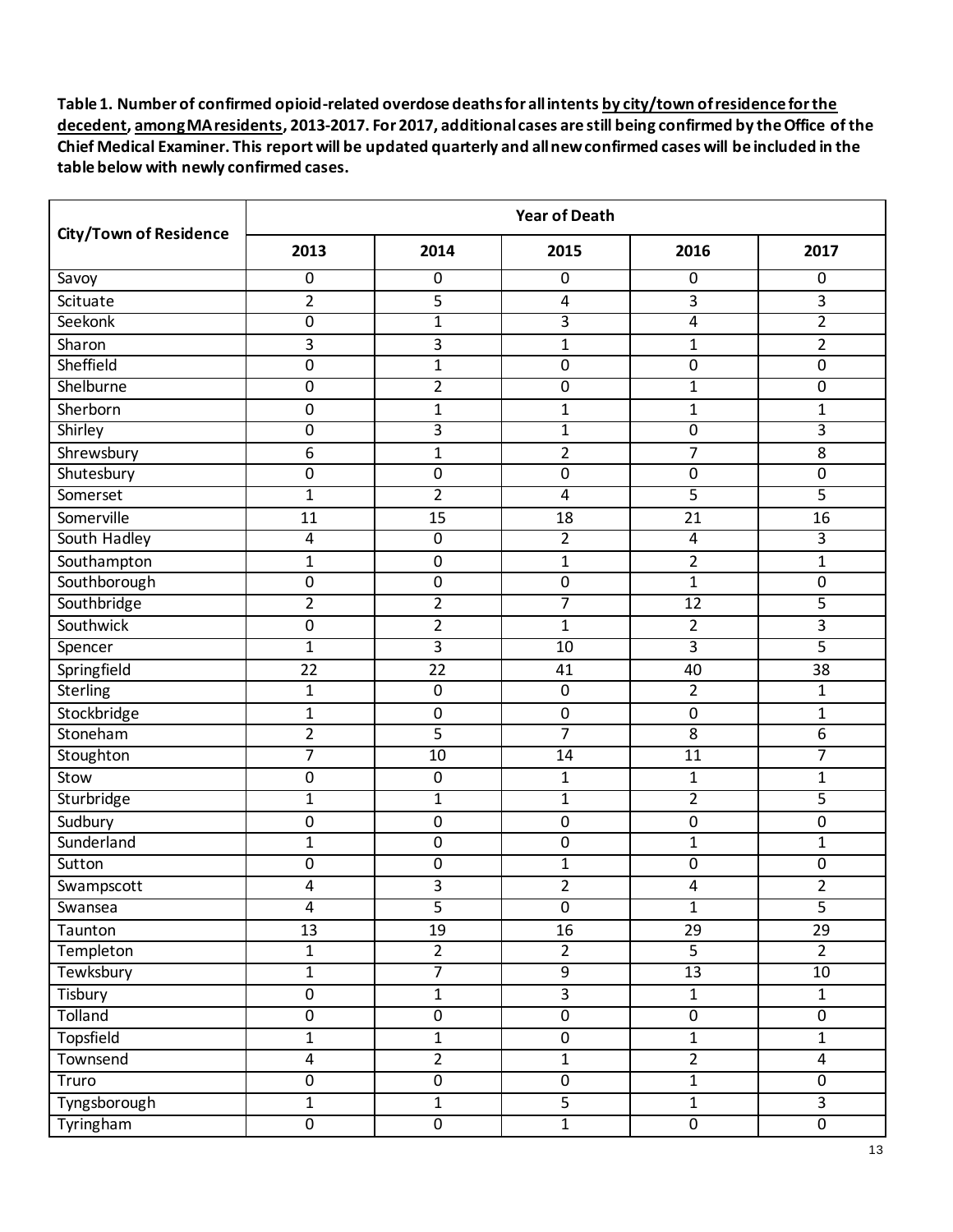|                               | <b>Year of Death</b> |                 |                         |                         |                  |  |  |
|-------------------------------|----------------------|-----------------|-------------------------|-------------------------|------------------|--|--|
| <b>City/Town of Residence</b> | 2013                 | 2014            | 2015                    | 2016                    | 2017             |  |  |
| Upton                         | $\mathbf{1}$         | $\mathbf 0$     | 0                       | $\overline{2}$          | $\mathbf{1}$     |  |  |
| Uxbridge                      | 3                    | $\mathbf{1}$    | $\overline{\mathbf{4}}$ | $\pmb{0}$               | $\mathbf{1}$     |  |  |
| Wakefield                     | $\overline{8}$       | 5               | 7                       | 9                       | 8                |  |  |
| Wales                         | $\mathbf 0$          | 0               | 0                       | 0                       | $\mathbf{1}$     |  |  |
| Walpole                       | 3                    | $\mathbf{1}$    | $\overline{4}$          | $\overline{7}$          | 4                |  |  |
| Waltham                       | $\overline{9}$       | 10              | 11                      | $\overline{16}$         | $\overline{15}$  |  |  |
| Ware                          | 4                    | 4               | $\overline{2}$          | 9                       | $\overline{2}$   |  |  |
| Wareham                       | $\overline{9}$       | $\overline{10}$ | 7                       | 15                      | $\overline{16}$  |  |  |
| Warren                        | 1                    | $\overline{2}$  | $\overline{2}$          | $\mathbf 0$             | 1                |  |  |
| Warwick                       | 0                    | 0               | $\mathbf{1}$            | 0                       | 0                |  |  |
| Washington                    | $\overline{0}$       | $\overline{0}$  | $\overline{0}$          | $\overline{0}$          | $\overline{0}$   |  |  |
| Watertown                     | 7                    | 3               | 11                      | 10                      | 8                |  |  |
| Wayland                       | $\overline{0}$       | $\mathbf{1}$    | $\mathbf{1}$            | $\overline{2}$          | $\overline{2}$   |  |  |
| Webster                       | 3                    | 4               | $\overline{7}$          | 5                       | 10               |  |  |
| Wellesley                     | $\mathbf 0$          | 0               | $\overline{2}$          | $\overline{1}$          | 1                |  |  |
| Wellfleet                     | $\mathbf{1}$         | $\mathbf{1}$    | $\overline{0}$          | $\overline{0}$          | $\overline{2}$   |  |  |
| Wendell                       | $\pmb{0}$            | $\pmb{0}$       | $\pmb{0}$               | $\pmb{0}$               | $\pmb{0}$        |  |  |
| Wenham                        | $\mathbf{1}$         | $\mathbf{1}$    | $\mathbf{1}$            | 0                       | 1                |  |  |
| West Boylston                 | $\mathbf{1}$         | 3               | $\boldsymbol{0}$        | $\mathbf{1}$            | 3                |  |  |
| West Bridgewater              | $\overline{2}$       | 4               | $\pmb{0}$               | 3                       | 3                |  |  |
| West Brookfield               | $\mathbf{1}$         | $\overline{2}$  | $\boldsymbol{0}$        | $\mathbf{1}$            | $\pmb{0}$        |  |  |
| West Newbury                  | $\pmb{0}$            | 0               | 0                       | 0                       | $\pmb{0}$        |  |  |
| <b>West Springfield</b>       | 7                    | 6               | $\overline{6}$          | 9                       | 11               |  |  |
| West Stockbridge              | $\pmb{0}$            | 0               | $\mathbf{1}$            | 0                       | $\mathbf 0$      |  |  |
| <b>West Tisbury</b>           | $\mathbf 0$          | $\mathbf{1}$    | $\overline{0}$          | $\mathbf{1}$            | 0                |  |  |
| Westborough                   | $\pmb{0}$            | 1               | 3                       | $\overline{4}$          | 3                |  |  |
| Westfield                     | 7                    | 8               | 7                       | 15                      | 10               |  |  |
| Westford                      | $\pmb{0}$            | 2               | $\overline{0}$          | 3                       | 7                |  |  |
| Westhampton                   | $\mathbf 0$          | 0               | 0                       | $\mathbf 0$             | 0                |  |  |
| Westminster                   | $\overline{0}$       | $\overline{1}$  | $\overline{0}$          | $\overline{0}$          | $\overline{2}$   |  |  |
| Weston                        | $\mathbf{1}$         | $\mathbf{1}$    | $\pmb{0}$               | 0                       | $\overline{2}$   |  |  |
| Westport                      | $\overline{2}$       | 4               | $\overline{2}$          | $\overline{\mathbf{4}}$ | $\overline{6}$   |  |  |
| Westwood                      | $\overline{0}$       | $\overline{2}$  | $\overline{1}$          | $\overline{5}$          | $\overline{0}$   |  |  |
| Weymouth                      | 13                   | 14              | 24                      | 40                      | 32               |  |  |
| Whately                       | $\overline{0}$       | $\overline{0}$  | $\overline{0}$          | $\overline{0}$          | $\overline{0}$   |  |  |
| Whitman                       | 3                    | $\overline{2}$  | 8                       | $\mathbf{1}$            | 9                |  |  |
| Wilbraham                     | $\overline{0}$       | $\pmb{0}$       | $\overline{2}$          | $\mathbf{1}$            | $\boldsymbol{0}$ |  |  |
| Williamsburg                  | $\overline{1}$       | $\overline{0}$  | $\overline{0}$          | $\overline{0}$          | $\overline{1}$   |  |  |
| Williamstown                  | $\mathbf 1$          | $\mathbf 1$     | $\pmb{0}$               | $\mathbf 1$             | $\pmb{0}$        |  |  |
| Wilmington                    | $\overline{3}$       | $\overline{4}$  | 7                       | $\overline{4}$          | $\overline{6}$   |  |  |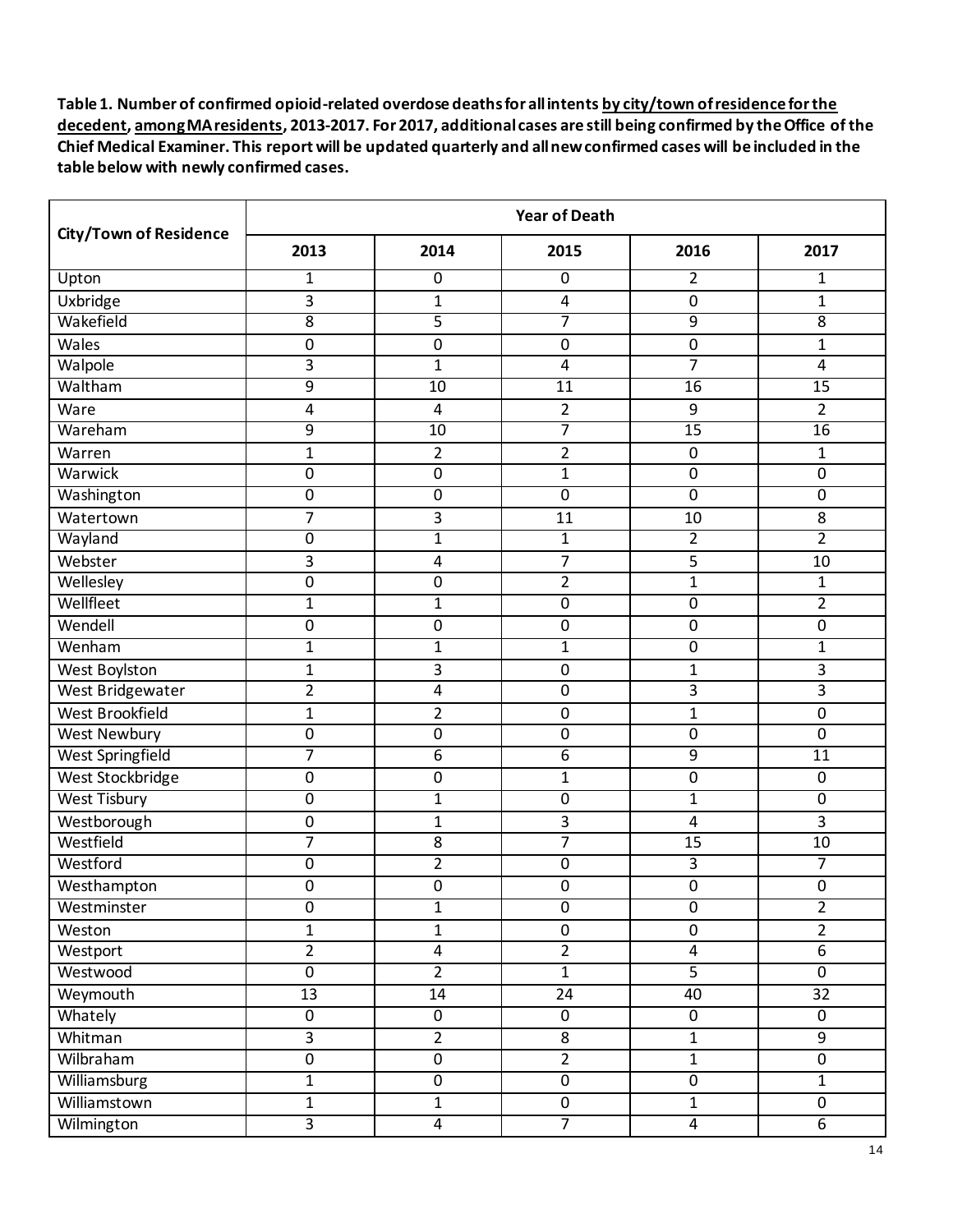| <b>City/Town of Residence</b> | <b>Year of Death</b> |          |       |       |       |  |  |
|-------------------------------|----------------------|----------|-------|-------|-------|--|--|
|                               | 2013                 | 2014     | 2015  | 2016  | 2017  |  |  |
| Winchendon                    |                      | 2        | 2     |       |       |  |  |
| Winchester                    | 0                    | 4        |       | 3     |       |  |  |
| Windsor                       | 0                    | $\Omega$ | 0     | 0     | 0     |  |  |
| Winthrop                      |                      | 3        | ⇁     | 4     | 10    |  |  |
| Woburn                        | 6                    | 5        | 6     | 17    | 16    |  |  |
| Worcester                     | 43                   | 56       | 82    | 74    | 79    |  |  |
| Worthington                   | 0                    | $\Omega$ | 0     | 0     |       |  |  |
| Wrentham                      | 0                    |          | 2     | 5     | 5     |  |  |
| Yarmouth                      | 8                    | 6        | 9     | 7     | 8     |  |  |
| Unknown                       | 0                    | 1        | 1     | 0     | າ     |  |  |
| <b>Total</b>                  | 961                  | 1,362    | 1,710 | 2,099 | 1,945 |  |  |

Please note that 2017 death data are preliminary and subject to updates. Case reviews of deaths are evaluated and updated on an ongoing basis. A la rge number of death certificates have yet to be assigned final cause-of-death codes. The information presented in this city/town table only includes confirmed cases. Data updated on 1/15/2019.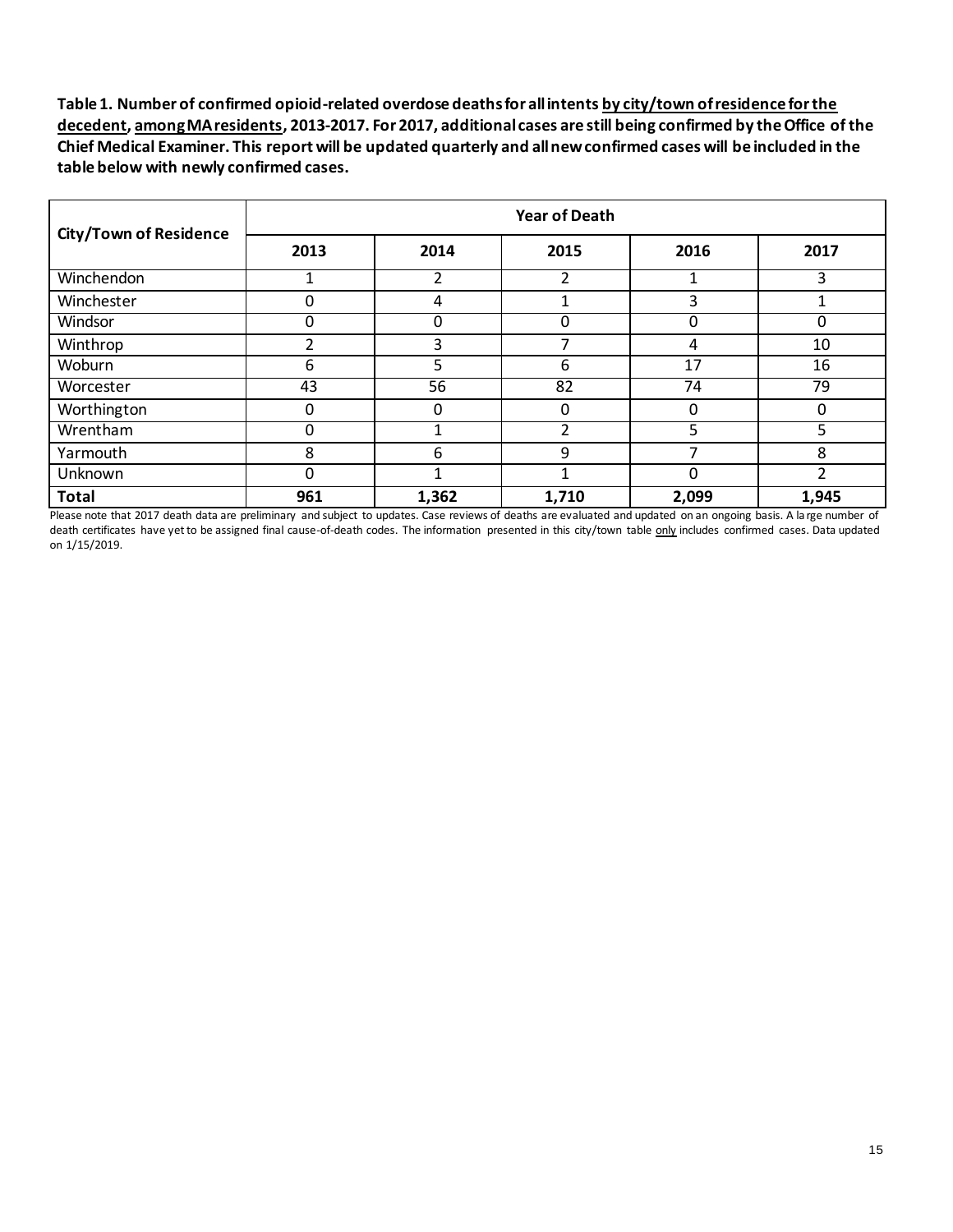| City/Town of Death |                         |                  | <b>Year of Death</b> |                |                         |
|--------------------|-------------------------|------------------|----------------------|----------------|-------------------------|
| <b>Occurrence</b>  | 2013                    | 2014             | 2015                 | 2016           | 2017                    |
| Abington           | $\overline{2}$          | $\overline{0}$   | 6                    | $\mathbf{1}$   | $\overline{2}$          |
| Acton              | $\mathbf 0$             | $\mathbf{1}$     | $\overline{2}$       | $\overline{3}$ | $\overline{0}$          |
| Acushnet           | $\boldsymbol{0}$        | $\overline{0}$   | 4                    | $\overline{2}$ | 4                       |
| Adams              | 1                       | $\overline{2}$   | 3                    | $\mathbf{1}$   | $\mathbf 0$             |
| Agawam             | $\overline{\mathbf{4}}$ | $\mathbf{1}$     | $\overline{2}$       | $\pmb{0}$      | 4                       |
| Alford             | $\overline{0}$          | $\overline{0}$   | $\overline{0}$       | $\overline{0}$ | $\overline{0}$          |
| Amesbury           | $\boldsymbol{0}$        | $\boldsymbol{0}$ | 6                    | $\overline{1}$ | 4                       |
| Amherst            | $\mathbf{1}$            | $\mathbf{1}$     | $\overline{1}$       | $\overline{3}$ | 1                       |
| Andover            | 3                       | 5                | $\overline{2}$       | 3              | $\overline{2}$          |
| Aquinnah           | $\boldsymbol{0}$        | $\boldsymbol{0}$ | $\pmb{0}$            | $\mathbf 0$    | 0                       |
| Arlington          | $\overline{2}$          | 5                | 4                    | $\overline{2}$ | $\mathbf{1}$            |
| Ashburnham         | $\boldsymbol{0}$        | $\pmb{0}$        | $\mathbf{1}$         | $\mathbf{1}$   | 0                       |
| Ashby              | $\overline{0}$          | $\overline{1}$   | $\overline{0}$       | $\overline{0}$ | $\mathbf{1}$            |
| Ashfield           | $\boldsymbol{0}$        | $\boldsymbol{0}$ | $\pmb{0}$            | $\pmb{0}$      | $\pmb{0}$               |
| Ashland            | $\boldsymbol{0}$        | $\boldsymbol{0}$ | $\mathbf 1$          | $\overline{2}$ | 2                       |
| Athol              | $\overline{2}$          | $\overline{2}$   | $\overline{2}$       | $\overline{4}$ | 5                       |
| Attleboro          | 19                      | 16               | 17                   | 23             | 40                      |
| Auburn             | $\overline{3}$          | $\mathbf{1}$     | $\overline{0}$       | $\overline{0}$ | 1                       |
| Avon               | $\mathbf{1}$            | $\overline{2}$   | $\pmb{0}$            | $\mathbf{1}$   | $\mathbf{1}$            |
| Ayer               | $\overline{2}$          | $\overline{2}$   | $\overline{2}$       | 10             | $\overline{3}$          |
| Barnstable         | 14                      | 19               | 25                   | 30             | 23                      |
| <b>Barre</b>       | $\mathbf 0$             | $\pmb{0}$        | $\pmb{0}$            | $\pmb{0}$      | $\mathbf 0$             |
| <b>Becket</b>      | $\overline{0}$          | $\overline{0}$   | 1                    | $\overline{0}$ | $\overline{0}$          |
| <b>Bedford</b>     | $\mathbf{1}$            | $\mathbf{1}$     | $\mathbf{1}$         | $\overline{2}$ | $\overline{\mathbf{c}}$ |
| Belchertown        | $\mathbf{1}$            | $\mathbf{1}$     | $\overline{0}$       | $\mathbf 1$    | $\overline{3}$          |
| Bellingham         | $\mathbf{1}$            | $\overline{2}$   | $\overline{2}$       | $\mathbf{1}$   | $\mathbf{1}$            |
| Belmont            | $\boldsymbol{0}$        | $\mathbf{1}$     | $\mathbf{1}$         | $\overline{1}$ | $\overline{2}$          |
| <b>Berkley</b>     | $\pmb{0}$               | $\mathbf{1}$     | $\pmb{0}$            | $\overline{2}$ | 2                       |
| <b>Berlin</b>      | $\mathbf 0$             | $\mathbf 0$      | 1                    | $\mathbf 0$    | 0                       |
| Bernardston        | $\overline{0}$          | $\overline{0}$   | $\overline{0}$       | $\overline{0}$ | $\overline{0}$          |
| Beverly            | $10\,$                  | $\overline{12}$  | 14                   | 28             | 17                      |
| Billerica          | $\overline{3}$          | 6                | $\overline{7}$       | 9              | 8                       |
| Blackstone         | $\overline{0}$          | $\overline{0}$   | $\overline{1}$       | $\overline{3}$ | $\overline{1}$          |
| Blandford          | $\pmb{0}$               | $\pmb{0}$        | $\pmb{0}$            | $\pmb{0}$      | $\pmb{0}$               |
| <b>Bolton</b>      | $\overline{0}$          | $\overline{0}$   | $\overline{0}$       | $\overline{1}$ | $\overline{1}$          |
| Boston             | 128                     | 167              | 223                  | 260            | 274                     |
| Bourne             | $\mathbf 0$             | $\overline{2}$   | $\overline{4}$       | 6              | $\mathbf{1}$            |
| Boxborough         | $\overline{0}$          | $\overline{0}$   | $\overline{0}$       | $\overline{0}$ | $\overline{1}$          |
| Boxford            | $\pmb{0}$               | $\pmb{0}$        | $\boldsymbol{0}$     | $\pmb{0}$      | $\mathbf 0$             |
| <b>Boylston</b>    | $\overline{0}$          | $\overline{0}$   | $\overline{1}$       | $\overline{0}$ | $\overline{0}$          |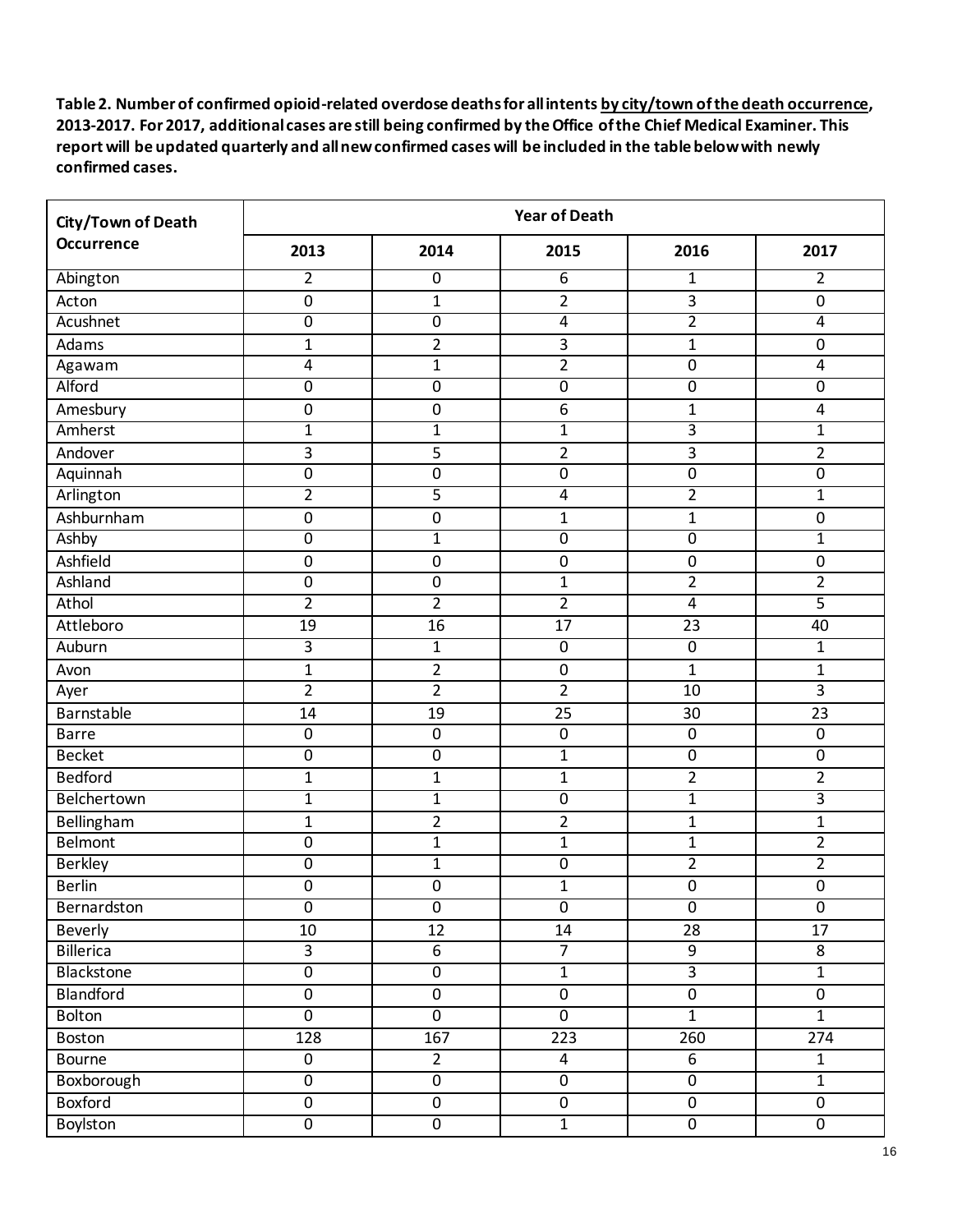| City/Town of Death | <b>Year of Death</b> |                  |                  |                         |                         |  |
|--------------------|----------------------|------------------|------------------|-------------------------|-------------------------|--|
| Occurrence         | 2013                 | 2014             | 2015             | 2016                    | 2017                    |  |
| <b>Braintree</b>   | $\overline{2}$       | $\overline{4}$   | 7                | 7                       | 10                      |  |
| <b>Brewster</b>    | $\mathbf{1}$         | $\mathbf 0$      | 1                | $\mathbf{1}$            | $\mathbf 1$             |  |
| Bridgewater        | $\mathbf{1}$         | $\mathbf{1}$     | $\overline{4}$   | $\overline{2}$          | 5                       |  |
| <b>Brimfield</b>   | $\mathbf{1}$         | $\mathbf 0$      | $\mathbf 0$      | $\mathbf 0$             | $\mathbf 0$             |  |
| <b>Brockton</b>    | 39                   | 46               | 85               | 69                      | 71                      |  |
| <b>Brookfield</b>  | $\mathbf{1}$         | $\pmb{0}$        | $\overline{0}$   | $\boldsymbol{0}$        | $\overline{2}$          |  |
| <b>Brookline</b>   | $\mathbf{1}$         | $\boldsymbol{0}$ | 3                | $\overline{2}$          | $\overline{\mathbf{4}}$ |  |
| <b>Buckland</b>    | $\overline{0}$       | $\overline{0}$   | $\overline{0}$   | $\overline{0}$          | $\overline{0}$          |  |
| Burlington         | 5                    | 9                | 9                | 13                      | 16                      |  |
| Cambridge          | 11                   | 18               | 24               | 41                      | 21                      |  |
| Canton             | $\overline{0}$       | $\overline{2}$   | 3                | $\overline{4}$          | $\overline{4}$          |  |
| Carlisle           | $\boldsymbol{0}$     | $\pmb{0}$        | $\pmb{0}$        | $\boldsymbol{0}$        | $\mathbf 0$             |  |
| Carver             | $\overline{1}$       | $\overline{3}$   | 5                | $\overline{1}$          | 3                       |  |
| Charlemont         | $\boldsymbol{0}$     | $\boldsymbol{0}$ | $\pmb{0}$        | $\boldsymbol{0}$        | $\pmb{0}$               |  |
| Charlton           | $\boldsymbol{0}$     | $\pmb{0}$        | $\pmb{0}$        | $\mathbf{1}$            | 3                       |  |
| Chatham            | $\overline{0}$       | $\mathbf{1}$     | $\overline{1}$   | $\overline{0}$          | $\overline{0}$          |  |
| Chelmsford         | $\overline{2}$       | $\mathbf{1}$     | 3                | $\overline{\mathbf{4}}$ | 5                       |  |
| Chelsea            | $\overline{4}$       | $\overline{8}$   | $\overline{11}$  | $\overline{10}$         | $\overline{9}$          |  |
| Cheshire           | $\mathbf 0$          | $\mathbf 0$      | $\pmb{0}$        | $\boldsymbol{0}$        | 0                       |  |
| Chester            | $\boldsymbol{0}$     | $\pmb{0}$        | $\boldsymbol{0}$ | $\boldsymbol{0}$        | $\pmb{0}$               |  |
| Chesterfield       | $\boldsymbol{0}$     | $\mathbf 0$      | $\pmb{0}$        | $\boldsymbol{0}$        | $\mathbf 0$             |  |
| Chicopee           | 6                    | 5                | $\overline{8}$   | 16                      | 10                      |  |
| Chilmark           | $\overline{0}$       | $\mathbf{1}$     | $\overline{0}$   | $\overline{0}$          | $\overline{0}$          |  |
| Clarksburg         | $\boldsymbol{0}$     | $\pmb{0}$        | $\pmb{0}$        | $\boldsymbol{0}$        | 1                       |  |
| Clinton            | 3                    | $\overline{5}$   | $\overline{8}$   | 6                       | $\overline{2}$          |  |
| Cohasset           | $\mathbf 0$          | $\overline{2}$   | $\mathbf 0$      | $\mathbf{1}$            | $\pmb{0}$               |  |
| Colrain            | $\boldsymbol{0}$     | $\mathbf 0$      | $\boldsymbol{0}$ | $\mathbf 0$             | $\boldsymbol{0}$        |  |
| Concord            | $\mathbf{1}$         | $\mathbf 1$      | 3                | $\overline{2}$          | 3                       |  |
| Conway             | $\mathbf 0$          | $\mathbf 0$      | $\boldsymbol{0}$ | $\mathbf 0$             | 0                       |  |
| Cummington         | $\overline{0}$       | $\overline{0}$   | $\overline{0}$   | $\overline{0}$          | $\overline{0}$          |  |
| Dalton             | $\pmb{0}$            | $\pmb{0}$        | $\pmb{0}$        | $\mathbf{1}$            | $\mathbf 0$             |  |
| Danvers            | $\overline{5}$       | $\overline{3}$   | $\overline{7}$   | $\overline{3}$          | $\overline{3}$          |  |
| Dartmouth          | $\overline{2}$       | $\overline{3}$   | $\overline{3}$   | $\overline{7}$          | $\overline{3}$          |  |
| Dedham             | $\overline{2}$       | $\overline{2}$   | $\overline{2}$   | $\overline{4}$          | $\overline{0}$          |  |
| <b>Deerfield</b>   | $\overline{0}$       | $\overline{0}$   | $\overline{0}$   | $\overline{0}$          | $\overline{0}$          |  |
| Dennis             | $\pmb{4}$            | $\overline{4}$   | $\overline{3}$   | $\overline{\mathbf{4}}$ | $\overline{2}$          |  |
| Dighton            | $\pmb{0}$            | $\pmb{0}$        | $\overline{0}$   | $2^{\circ}$             | $\mathbf{1}$            |  |
| <b>Douglas</b>     | $\overline{0}$       | $\overline{0}$   | $\overline{2}$   | $\overline{2}$          | $\overline{1}$          |  |
| Dover              | $\pmb{0}$            | $\pmb{0}$        | $\overline{0}$   | $\pmb{0}$               | $\pmb{0}$               |  |
| <b>Dracut</b>      | $\overline{3}$       | $\overline{3}$   | 7                | 4                       | $\overline{2}$          |  |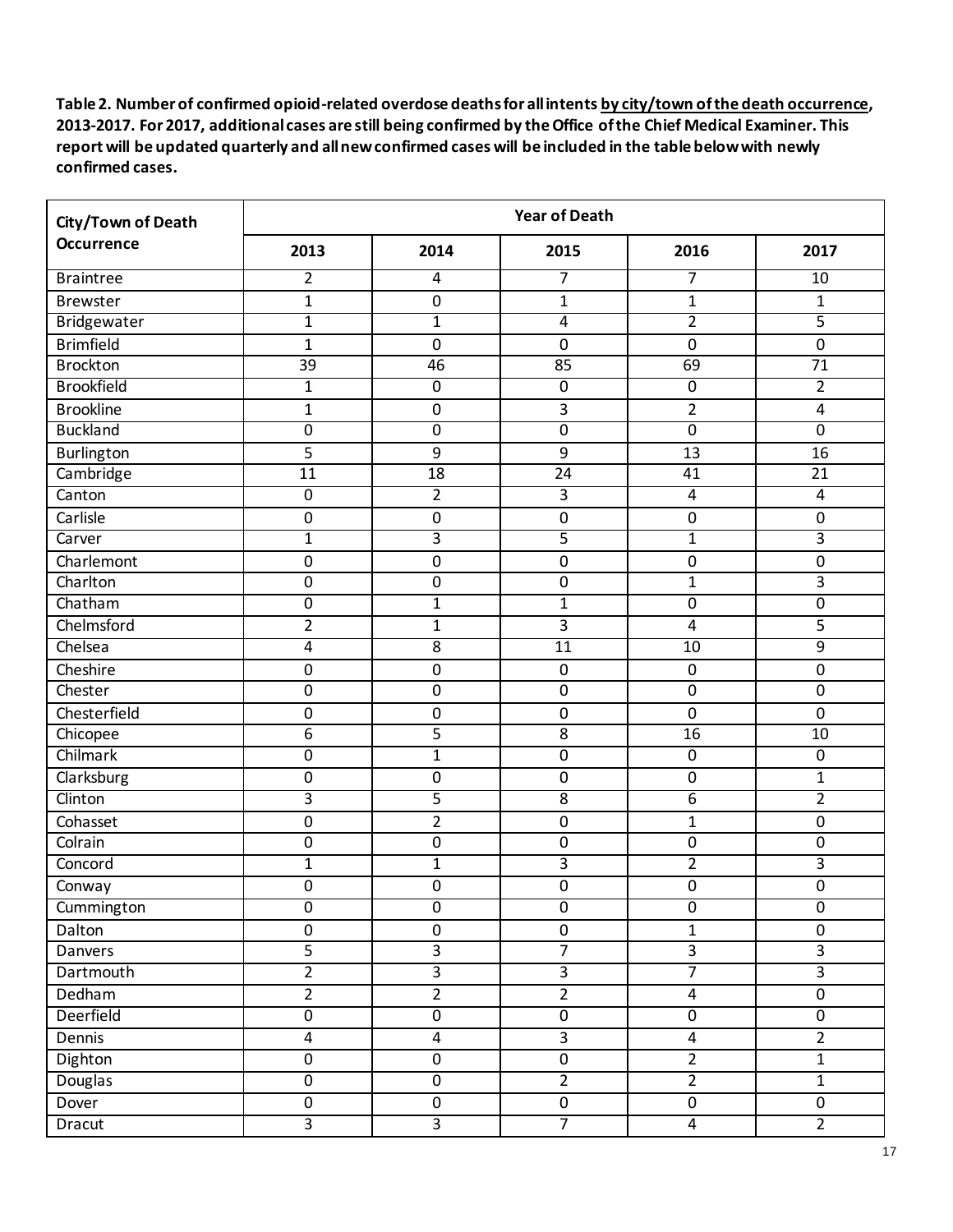| City/Town of Death      | <b>Year of Death</b> |                  |                  |                  |                         |  |
|-------------------------|----------------------|------------------|------------------|------------------|-------------------------|--|
| <b>Occurrence</b>       | 2013                 | 2014             | 2015             | 2016             | 2017                    |  |
| <b>Dudley</b>           | $\overline{0}$       | $\mathbf{1}$     | 1                | $\mathbf{1}$     | $\mathbf{1}$            |  |
| Dunstable               | $\mathbf 0$          | $\boldsymbol{0}$ | $\pmb{0}$        | $\boldsymbol{0}$ | 0                       |  |
| Duxbury                 | $\overline{0}$       | $\overline{0}$   | $\overline{0}$   | $\overline{2}$   | $\overline{0}$          |  |
| East Bridgewater        | $\mathbf 0$          | $\mathbf 0$      | $\boldsymbol{0}$ | $\mathbf{1}$     | $\mathbf{1}$            |  |
| East Brookfield         | $\boldsymbol{0}$     | $\pmb{0}$        | $\pmb{0}$        | $\mathbf 0$      | $\pmb{0}$               |  |
| East Longmeadow         | $\overline{2}$       | $\overline{0}$   | 1                | 1                | $\mathbf 1$             |  |
| Eastham                 | $\boldsymbol{0}$     | $\overline{2}$   | 1                | $\mathbf 0$      | 1                       |  |
| Easthampton             | 3                    | $\overline{2}$   | $\overline{1}$   | $\overline{2}$   | $\overline{\mathbf{2}}$ |  |
| Easton                  | $\mathbf{1}$         | 4                | 3                | 3                | 3                       |  |
| Edgartown               | $\mathbf 0$          | $\mathbf 0$      | $\boldsymbol{0}$ | $\mathbf 0$      | 0                       |  |
| Egremont                | $\overline{0}$       | $\overline{0}$   | $\overline{0}$   | $\overline{0}$   | $\overline{0}$          |  |
| Erving                  | $\boldsymbol{0}$     | $\pmb{0}$        | $\boldsymbol{0}$ | $\boldsymbol{0}$ | 0                       |  |
| <b>Essex</b>            | $\overline{0}$       | $\overline{0}$   | $\overline{0}$   | $\overline{0}$   | $\overline{0}$          |  |
| Everett                 | 19                   | 35               | 44               | 40               | 34                      |  |
| Fairhaven               | $\mathbf{1}$         | $\mathbf{1}$     | $\overline{5}$   | 5                | $\overline{4}$          |  |
| <b>Fall River</b>       | $\overline{31}$      | 49               | 43               | 85               | 64                      |  |
| Falmouth                | 9                    | 14               | 17               | 18               | 21                      |  |
| Fitchburg               | $\overline{2}$       | $\overline{8}$   | $\overline{10}$  | $\overline{11}$  | $\overline{14}$         |  |
| Florida                 | $\mathbf 0$          | $\pmb{0}$        | $\mathbf 0$      | $\boldsymbol{0}$ | $\pmb{0}$               |  |
| Foxborough              | $\boldsymbol{0}$     | $\mathbf{1}$     | $\mathbf{1}$     | 5                | $\mathbf{1}$            |  |
| Framingham              | $\overline{7}$       | 13               | 17               | 20               | 14                      |  |
| Franklin                | $\mathbf{1}$         | $\mathbf{1}$     | $\overline{1}$   | 5                | $\mathbf{1}$            |  |
| Freetown                | $\boldsymbol{0}$     | 0                | 3                | $\mathbf 0$      | 3                       |  |
| Gardner                 | 5                    | 5                | $\overline{7}$   | 11               | $\boldsymbol{9}$        |  |
| Georgetown              | $\mathbf 0$          | $\overline{0}$   | $\mathbf 1$      | $\mathbf{1}$     | $\mathbf{1}$            |  |
| Gill                    | $\boldsymbol{0}$     | 1                | $\mathbf 0$      | $\mathbf 0$      | $\mathbf 0$             |  |
| Gloucester              | 6                    | 5                | 11               | 9                | 17                      |  |
| Goshen                  | $\boldsymbol{0}$     | $\mathbf 1$      | $\pmb{0}$        | $\boldsymbol{0}$ | $\pmb{0}$               |  |
| Gosnold                 | $\mathbf 0$          | 0                | $\mathbf 0$      | $\mathbf 0$      | 0                       |  |
| Grafton                 | $\overline{2}$       | $\mathbf{1}$     | $\overline{2}$   | $\overline{0}$   | $\overline{0}$          |  |
| Granby                  | $\mathbf 0$          | $\mathbf{1}$     | $\overline{0}$   | $\mathbf{1}$     | $\mathbf 0$             |  |
| Granville               | $\overline{0}$       | $\overline{0}$   | $\overline{0}$   | $\pmb{0}$        | $\mathbf 0$             |  |
| <b>Great Barrington</b> | $\overline{0}$       | $\overline{2}$   | $\overline{1}$   | $\overline{1}$   | $\overline{0}$          |  |
| Greenfield              | $\overline{7}$       | $\overline{4}$   | $10\,$           | $\overline{5}$   | 4                       |  |
| Groton                  | $\overline{0}$       | $\overline{0}$   | $\overline{1}$   | $\overline{0}$   | $\overline{1}$          |  |
| Groveland               | $\boldsymbol{0}$     | $\pmb{0}$        | $\pmb{0}$        | $\mathbf 1$      | $\mathbf{1}$            |  |
| Hadley                  | $\mathbf{1}$         | $\mathbf{1}$     | $\pmb{0}$        | $\overline{2}$   | $\boldsymbol{0}$        |  |
| Halifax                 | $\overline{2}$       | $\overline{0}$   | $\overline{0}$   | $\overline{0}$   | $\overline{1}$          |  |
| Hamilton                | $\pmb{0}$            | $\pmb{0}$        | $\overline{0}$   | $\mathbf 1$      | $\mathbf 0$             |  |
| Hampden                 | $\overline{0}$       | $\overline{0}$   | $\overline{0}$   | $\overline{0}$   | $\overline{0}$          |  |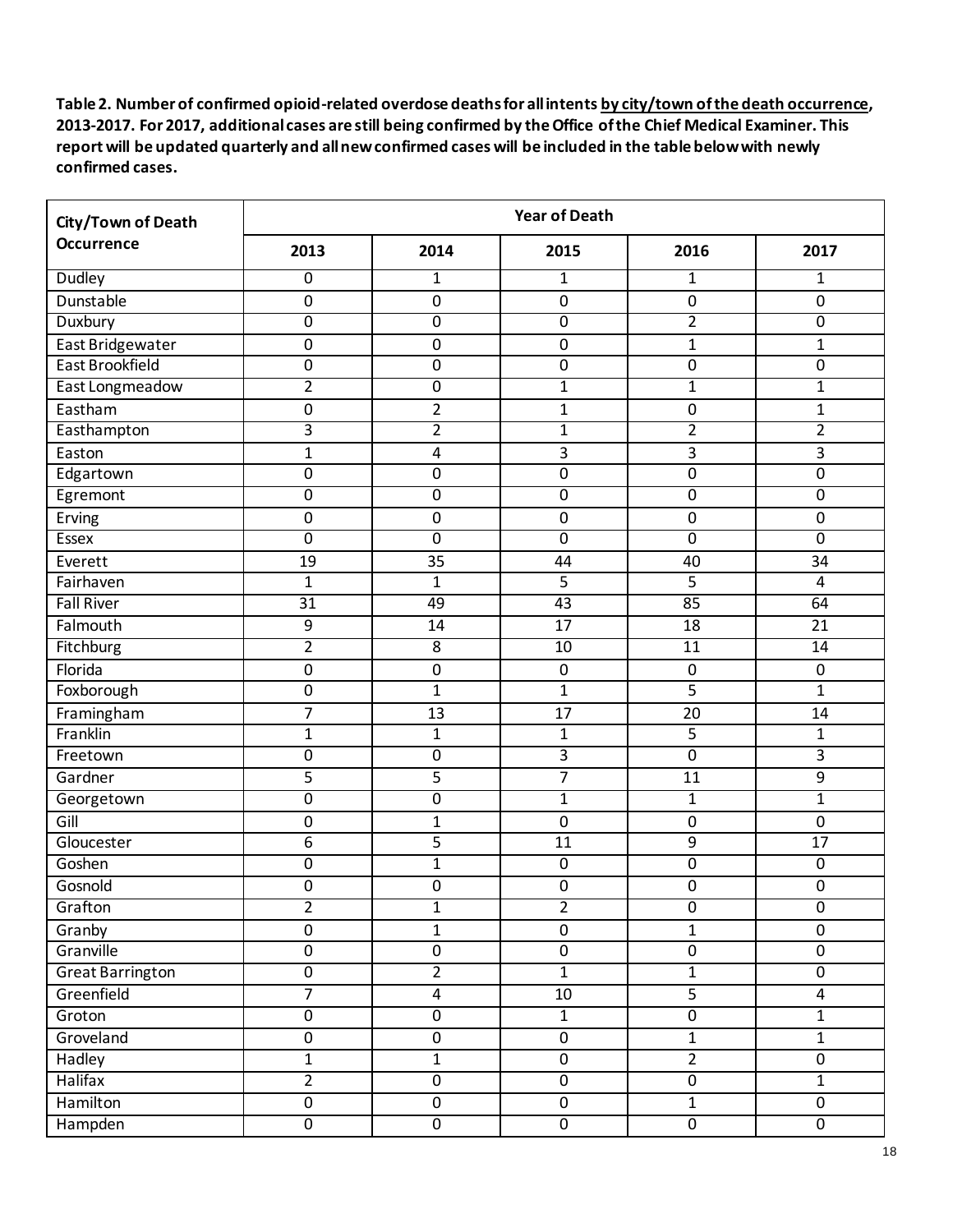| City/Town of Death | <b>Year of Death</b> |                  |                         |                 |                         |  |
|--------------------|----------------------|------------------|-------------------------|-----------------|-------------------------|--|
| Occurrence         | 2013                 | 2014             | 2015                    | 2016            | 2017                    |  |
| <b>Hancock</b>     | $\overline{0}$       | $\overline{0}$   | 0                       | $\mathbf{1}$    | $\overline{0}$          |  |
| Hanover            | $\pmb{0}$            | $\mathbf{1}$     | $\pmb{0}$               | $\mathbf{1}$    | $\mathbf{1}$            |  |
| Hanson             | $\overline{0}$       | $\overline{0}$   | $\overline{4}$          | $\overline{0}$  | $\overline{0}$          |  |
| Hardwick           | $\mathbf 0$          | $\boldsymbol{0}$ | $\overline{2}$          | $\mathbf{1}$    | $\pmb{0}$               |  |
| Harvard            | $\pmb{0}$            | $\pmb{0}$        | $\pmb{0}$               | $\mathbf 0$     | $\overline{0}$          |  |
| Harwich            | $\mathbf{1}$         | $\overline{0}$   | 3                       | $\mathbf{1}$    | $\overline{1}$          |  |
| Hatfield           | 3                    | $\overline{2}$   | $\mathbf{1}$            | 0               | $\mathbf{1}$            |  |
| Haverhill          | $\overline{11}$      | $\overline{30}$  | $\overline{25}$         | $\overline{37}$ | $\overline{24}$         |  |
| Hawley             | $\mathbf 0$          | $\pmb{0}$        | $\pmb{0}$               | $\mathbf 0$     | $\pmb{0}$               |  |
| Heath              | $\mathbf 0$          | $\pmb{0}$        | 0                       | 0               | $\mathbf 0$             |  |
| Hingham            | $\overline{1}$       | $\overline{0}$   | $\overline{0}$          | $\overline{1}$  | $\overline{0}$          |  |
| Hinsdale           | $\mathbf 0$          | $\mathbf{1}$     | $\pmb{0}$               | $\mathbf 0$     | $\pmb{0}$               |  |
| <b>Holbrook</b>    | $\overline{3}$       | $\overline{2}$   | $\overline{\mathbf{3}}$ | $\overline{1}$  | $\overline{4}$          |  |
| Holden             | $\pmb{0}$            | $\overline{2}$   | $\mathbf{1}$            | $\overline{2}$  | $\pmb{0}$               |  |
| Holland            | $\pmb{0}$            | $\boldsymbol{0}$ | $\pmb{0}$               | $\mathbf 0$     | $\boldsymbol{0}$        |  |
| Holliston          | $\overline{0}$       | $\overline{0}$   | $\overline{1}$          | $\overline{1}$  | $\overline{0}$          |  |
| Holyoke            | 19                   | 14               | 13                      | 13              | 16                      |  |
| Hopedale           | $\overline{0}$       | $\overline{0}$   | $\overline{0}$          | $\overline{2}$  | $\overline{0}$          |  |
| Hopkinton          | $\mathbf 0$          | $\mathbf{1}$     | 3                       | $\mathbf{1}$    | $\overline{3}$          |  |
| Hubbardston        | $\pmb{0}$            | $\mathbf{1}$     | $\boldsymbol{0}$        | 0               | $\pmb{0}$               |  |
| Hudson             | $\overline{2}$       | $\boldsymbol{0}$ | $\pmb{4}$               | $\overline{2}$  | $\overline{2}$          |  |
| Hull               | $\pmb{0}$            | $\mathbf{1}$     | $\overline{4}$          | $\overline{3}$  | $\overline{6}$          |  |
| Huntington         | $\mathbf 0$          | $\boldsymbol{0}$ | $\overline{0}$          | 0               | $\overline{0}$          |  |
| Ipswich            | $\mathbf{1}$         | $\mathbf{3}$     | 3                       | $\overline{2}$  | $\overline{\mathbf{4}}$ |  |
| Kingston           | $\mathbf 0$          | $\mathbf{1}$     | $\mathbf{1}$            | 0               | $\overline{5}$          |  |
| Lakeville          | $\mathbf 0$          | $\pmb{0}$        | 0                       | $\mathbf 1$     | $\mathbf{1}$            |  |
| Lancaster          | $\mathbf 0$          | $\mathbf{1}$     | $\mathbf{1}$            | $\mathbf{1}$    | 3                       |  |
| Lanesborough       | $\pmb{0}$            | $\pmb{0}$        | $\overline{1}$          | $\mathbf 1$     | $\overline{0}$          |  |
| Lawrence           | 13                   | 27               | 42                      | 60              | 47                      |  |
| Lee                | $\overline{0}$       | $\overline{0}$   | $\overline{1}$          | $\overline{0}$  | $\overline{2}$          |  |
| Leicester          | $\mathbf{1}$         | $\pmb{0}$        | $\overline{1}$          | $\mathbf{1}$    | $\overline{2}$          |  |
| Lenox              | $\overline{1}$       | $\overline{0}$   | $\overline{0}$          | $\mathbf 0$     | $\mathbf{1}$            |  |
| Leominster         | 11                   | $\overline{20}$  | $\overline{22}$         | 30 <sup>2</sup> | 28                      |  |
| Leverett           | $\pmb{0}$            | $\pmb{0}$        | $\boldsymbol{0}$        | $\mathbf 0$     | $\mathbf{1}$            |  |
| Lexington          | $\overline{1}$       | $\overline{3}$   | $\overline{4}$          | $\overline{0}$  | $\overline{0}$          |  |
| Leyden             | $\pmb{0}$            | $\pmb{0}$        | $\boldsymbol{0}$        | $\pmb{0}$       | $\boldsymbol{0}$        |  |
| Lincoln            | $\pmb{0}$            | $\pmb{0}$        | $\overline{0}$          | $\pmb{0}$       | $\boldsymbol{0}$        |  |
| Littleton          | $\overline{0}$       | $\overline{0}$   | $\overline{0}$          | $\overline{0}$  | $\overline{1}$          |  |
| Longmeadow         | $\overline{1}$       | $\pmb{0}$        | $\overline{0}$          | $\overline{3}$  | $\overline{0}$          |  |
| Lowell             | $\overline{29}$      | 54               | 66                      | 78              | 59                      |  |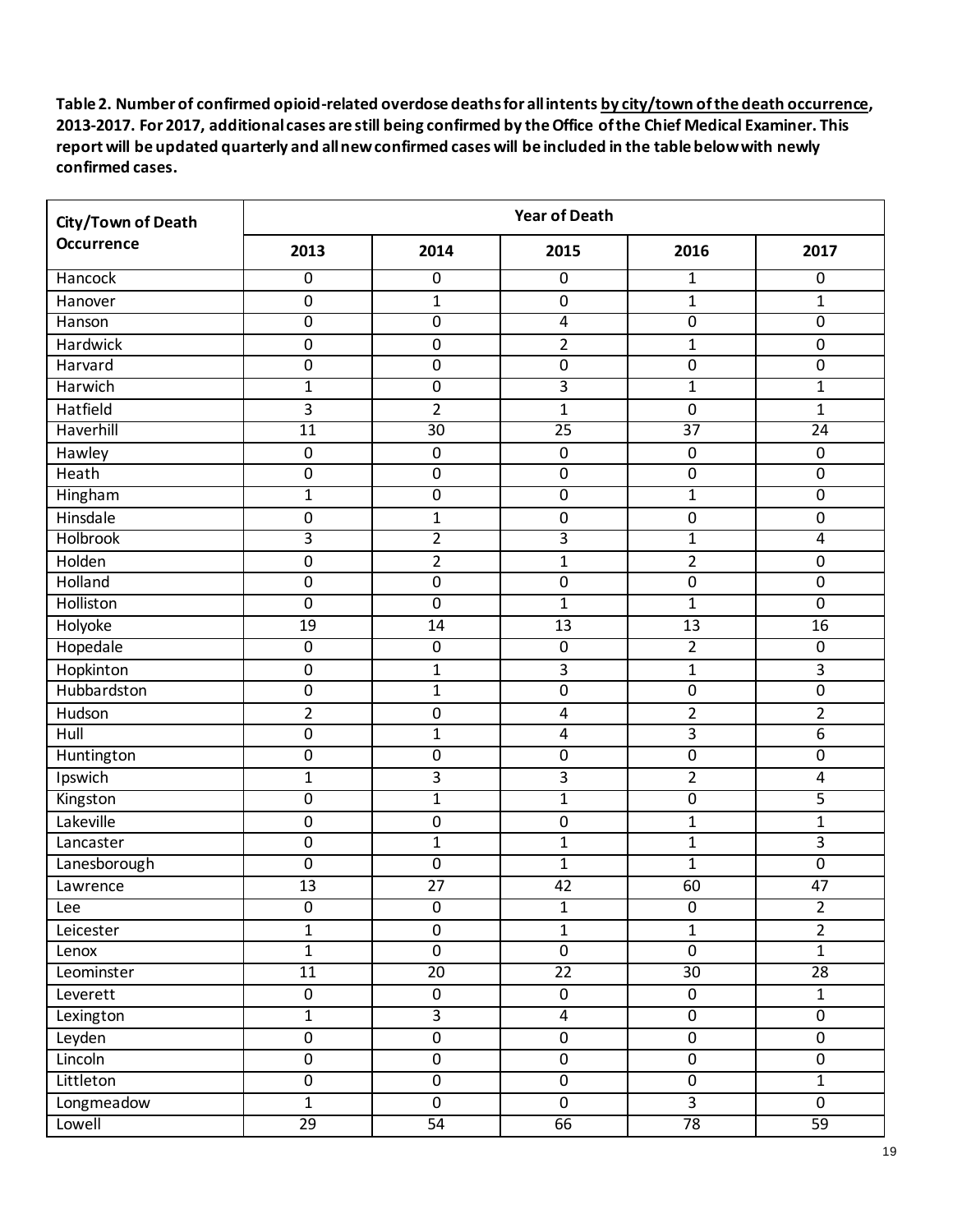| City/Town of Death | <b>Year of Death</b> |                  |                  |                  |                         |  |
|--------------------|----------------------|------------------|------------------|------------------|-------------------------|--|
| Occurrence         | 2013                 | 2014             | 2015             | 2016             | 2017                    |  |
| Ludlow             | $\mathbf{1}$         | $\mathbf{1}$     | $\overline{0}$   | 3                | $\overline{6}$          |  |
| Lunenburg          | $\mathbf{1}$         | $\mathbf{1}$     | $\mathbf 0$      | $\mathbf 0$      | $\mathbf 0$             |  |
| Lynn               | $\overline{27}$      | $\overline{42}$  | $\overline{42}$  | 45               | 63                      |  |
| Lynnfield          | $\mathbf 0$          | $\overline{2}$   | $\overline{2}$   | $\mathbf 0$      | 3                       |  |
| Malden             | $\boldsymbol{9}$     | 5                | 12               | $\overline{8}$   | $\overline{9}$          |  |
| Manchester         | $\overline{0}$       | $\overline{0}$   | $\overline{0}$   | $\overline{0}$   | $\overline{0}$          |  |
| Mansfield          | $\mathbf 0$          | $\mathbf{1}$     | $\mathbf{1}$     | 6                | 4                       |  |
| Marblehead         | $\overline{0}$       | $\overline{0}$   | $\overline{0}$   | $\overline{2}$   | 3                       |  |
| Marion             | 1                    | 1                | $\pmb{0}$        | 1                | 1                       |  |
| Marlborough        | 3                    | 9                | 7                | 6                | 4                       |  |
| Marshfield         | 1                    | $\overline{2}$   | $\overline{0}$   | $\overline{2}$   | $\overline{6}$          |  |
| Mashpee            | $\overline{2}$       | $\mathbf{1}$     | $\overline{2}$   | 4                | $\mathbf{1}$            |  |
| Mattapoisett       | $\overline{0}$       | $\overline{0}$   | $\overline{0}$   | $\overline{2}$   | $\mathbf{1}$            |  |
| Maynard            | $\boldsymbol{0}$     | $\mathbf{1}$     | $\mathbf 1$      | $\boldsymbol{0}$ | $\mathbf{1}$            |  |
| Medfield           | $\boldsymbol{0}$     | $\boldsymbol{0}$ | $\mathbf 0$      | $\mathbf{1}$     | $\mathbf 0$             |  |
| Medford            | 4                    | $\overline{14}$  | $\overline{14}$  | 15               | 13                      |  |
| Medway             | $\boldsymbol{0}$     | $\pmb{0}$        | $\mathbf 1$      | $\mathbf 1$      | $\pmb{0}$               |  |
| Melrose            | $\overline{13}$      | 12               | 17               | $\overline{21}$  | $\overline{19}$         |  |
| Mendon             | $\mathbf 0$          | $\pmb{0}$        | $\mathbf{1}$     | $\mathbf 0$      | $\mathbf 0$             |  |
| Merrimac           | $\mathbf{1}$         | $\boldsymbol{0}$ | $\mathbf{1}$     | $\boldsymbol{0}$ | $\mathbf{1}$            |  |
| Methuen            | 4                    | 20               | 12               | 14               | 14                      |  |
| Middleborough      | $\overline{2}$       | 3                | 6                | 3                | $\overline{\mathbf{4}}$ |  |
| Middlefield        | $\overline{0}$       | $\overline{0}$   | $\overline{0}$   | $\mathbf 0$      | $\overline{0}$          |  |
| Middleton          | $\boldsymbol{0}$     | $\mathbf 0$      | $\mathbf 1$      | $\mathbf 0$      | $\mathbf{1}$            |  |
| Milford            | 7                    | 14               | $\overline{9}$   | 20               | $\overline{14}$         |  |
| Millbury           | $\mathbf{1}$         | $\pmb{0}$        | $\mathbf{1}$     | 3                | $\overline{2}$          |  |
| Millis             | $\mathbf{1}$         | $\overline{2}$   | $\boldsymbol{0}$ | 3                | $\mathbf{1}$            |  |
| Millville          | $\boldsymbol{0}$     | $\mathbf{1}$     | $\pmb{0}$        | $\pmb{0}$        | $\pmb{0}$               |  |
| Milton             | $\mathbf 0$          | $\mathbf{1}$     | 6                | 6                | $\overline{2}$          |  |
| Monroe             | $\overline{0}$       | $\overline{0}$   | $\overline{0}$   | $\overline{0}$   | $\overline{0}$          |  |
| Monson             | $\mathbf 0$          | $\pmb{0}$        | $\pmb{0}$        | $\pmb{0}$        | $\mathbf{1}$            |  |
| Montague           | $\pmb{0}$            | $\overline{3}$   | $\overline{2}$   | $\overline{3}$   | $\mathbf 0$             |  |
| Monterey           | $\overline{0}$       | $\overline{0}$   | $\overline{0}$   | $\overline{0}$   | $\overline{0}$          |  |
| Montgomery         | $\pmb{0}$            | $\pmb{0}$        | $\pmb{0}$        | $\pmb{0}$        | $\boldsymbol{0}$        |  |
| Mount Washington   | $\overline{0}$       | $\overline{0}$   | $\overline{0}$   | $\overline{0}$   | $\overline{0}$          |  |
| Nahant             | $\pmb{0}$            | $\pmb{0}$        | $\pmb{0}$        | $\pmb{0}$        | $\mathbf{1}$            |  |
| Nantucket          | $\mathbf{1}$         | $\overline{2}$   | $\mathbf{1}$     | $\overline{2}$   | $\mathbf{1}$            |  |
| <b>Natick</b>      | $\overline{1}$       | $\overline{4}$   | $\overline{2}$   | $\overline{2}$   | $\overline{7}$          |  |
| Needham            | $\pmb{0}$            | $\pmb{0}$        | $\overline{1}$   | $\overline{2}$   | $\mathbf{1}$            |  |
| New Ashford        | $\overline{0}$       | $\overline{0}$   | $\overline{0}$   | $\overline{0}$   | $\overline{0}$          |  |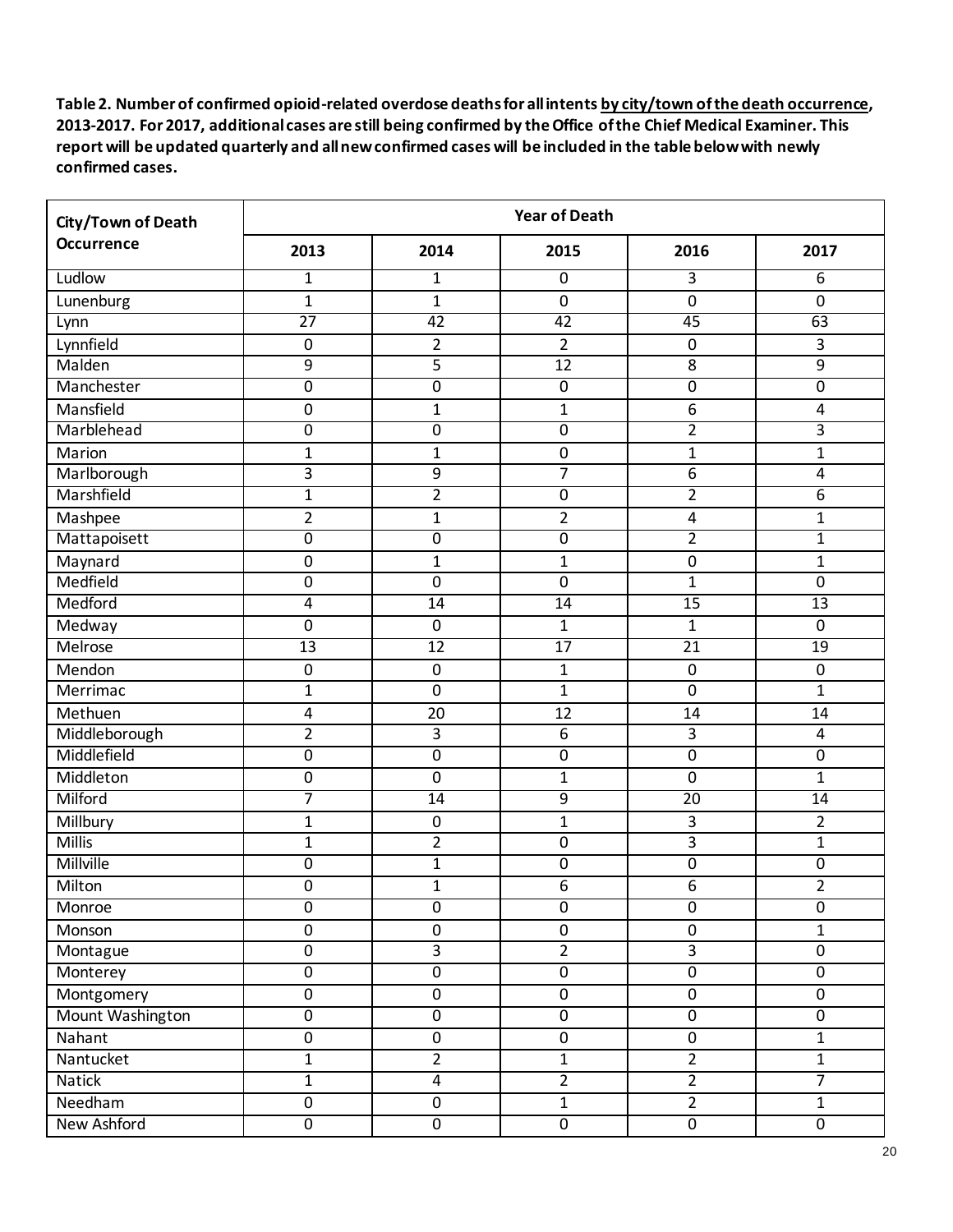| <b>City/Town of Death</b> | <b>Year of Death</b> |                  |                  |                  |                |  |
|---------------------------|----------------------|------------------|------------------|------------------|----------------|--|
| Occurrence                | 2013                 | 2014             | 2015             | 2016             | 2017           |  |
| New Bedford               | $\overline{35}$      | 38               | 64               | 63               | 56             |  |
| <b>New Braintree</b>      | $\mathbf 0$          | $\boldsymbol{0}$ | $\pmb{0}$        | $\boldsymbol{0}$ | $\mathbf 0$    |  |
| New Marlborough           | $\mathbf 0$          | $\mathbf{1}$     | $\overline{0}$   | $\overline{0}$   | $\overline{0}$ |  |
| New Salem                 | $\mathbf 0$          | $\mathbf 0$      | $\overline{2}$   | $\mathbf 0$      | 0              |  |
| Newbury                   | $\overline{2}$       | $\overline{2}$   | $\overline{1}$   | $\mathbf 0$      | $\mathbf{1}$   |  |
| Newburyport               | $\mathbf{1}$         | 5                | 4                | $\overline{11}$  | 7              |  |
| Newton                    | $\overline{7}$       | 5                | 10               | 15               | 11             |  |
| Norfolk                   | $\overline{0}$       | $\mathbf{1}$     | 1                | $\overline{0}$   | $\overline{0}$ |  |
| North Adams               | $\overline{2}$       | 7                | 6                | 4                | 5              |  |
| North Andover             | 2                    | $\overline{2}$   | $\mathbf 1$      | $\mathbf{1}$     | $\mathbf 1$    |  |
| North Attleboro           | 1                    | $\mathbf 1$      | $\overline{6}$   | $\overline{4}$   | $\overline{4}$ |  |
| North Brookfield          | $\mathbf 0$          | $\mathbf{1}$     | $\boldsymbol{0}$ | $\overline{2}$   | 1              |  |
| <b>North Reading</b>      | $\overline{0}$       | $\overline{2}$   | $\overline{0}$   | $\overline{1}$   | $\overline{3}$ |  |
| Northampton               | $\overline{7}$       | 11               | 3                | 14               | 8              |  |
| Northborough              | $\mathbf 0$          | $\pmb{0}$        | $\mathbf 0$      | $\mathbf{1}$     | 0              |  |
| Northbridge               | $\overline{0}$       | $\overline{2}$   | $\mathbf 1$      | $\mathbf{1}$     | 3              |  |
| Northfield                | $\boldsymbol{0}$     | $\pmb{0}$        | $\pmb{0}$        | $\boldsymbol{0}$ | $\pmb{0}$      |  |
| Norton                    | 3                    | $\overline{3}$   | 1                | $\mathbf{1}$     | 3              |  |
| Norwell                   | $\mathbf 0$          | $\mathbf{1}$     | 3                | $\mathbf{1}$     | $\mathbf{1}$   |  |
| Norwood                   | 5                    | 9                | 17               | 14               | 17             |  |
| Oak Bluffs                | $\mathbf{1}$         | $\mathbf 0$      | $\overline{2}$   | 1                | 1              |  |
| Oakham                    | $\mathbf 0$          | $\boldsymbol{0}$ | $\pmb{0}$        | $\mathbf 0$      | 0              |  |
| Orange                    | $\overline{2}$       | $\overline{0}$   | $\mathbf{1}$     | $\mathbf{1}$     | $\mathbf{1}$   |  |
| Orleans                   | $\boldsymbol{0}$     | $\pmb{0}$        | $\pmb{0}$        | $\mathbf{1}$     | 0              |  |
| <b>Otis</b>               | $\mathbf 0$          | $\boldsymbol{0}$ | $\mathbf 0$      | $\mathbf{1}$     | 0              |  |
| Oxford                    | $\mathbf{1}$         | $\overline{2}$   | $\mathbf 1$      | 3                | $\mathbf{1}$   |  |
| Palmer                    | 1                    | 4                | $\overline{2}$   | 5                | 5              |  |
| Paxton                    | $\mathbf 1$          | $\mathbf{1}$     | $\pmb{0}$        | $\boldsymbol{0}$ | $\mathbf 0$    |  |
| Peabody                   | 6                    | 10               | 13               | 11               | 11             |  |
| Pelham                    | $\overline{0}$       | $\overline{0}$   | $\overline{0}$   | $\overline{0}$   | $\overline{0}$ |  |
| Pembroke                  | $\pmb{0}$            | $\overline{3}$   | $\overline{2}$   | $\overline{5}$   | $\mathbf{1}$   |  |
| Pepperell                 | $\overline{1}$       | $\mathbf 1$      | $\overline{2}$   | $\overline{2}$   | $\mathbf{1}$   |  |
| Peru                      | $\overline{0}$       | $\overline{0}$   | $\overline{0}$   | $\overline{0}$   | $\overline{1}$ |  |
| Petersham                 | $\pmb{0}$            | $\overline{0}$   | $\overline{0}$   | $\pmb{0}$        | $\overline{0}$ |  |
| Phillipston               | $\overline{0}$       | $\overline{0}$   | $\overline{0}$   | $\overline{0}$   | $\overline{0}$ |  |
| Pittsfield                | 15                   | 14               | 20               | 23               | 14             |  |
| Plainfield                | $\pmb{0}$            | $\pmb{0}$        | $\pmb{0}$        | $\pmb{0}$        | $\mathbf 0$    |  |
| Plainville                | $\overline{0}$       | $\overline{3}$   | $\overline{2}$   | $\overline{1}$   | $\overline{2}$ |  |
| Plymouth                  | 6                    | 19               | 20               | 26               | 22             |  |
| Plympton                  | $\overline{0}$       | $\overline{0}$   | $\overline{1}$   | $\overline{2}$   | $\overline{1}$ |  |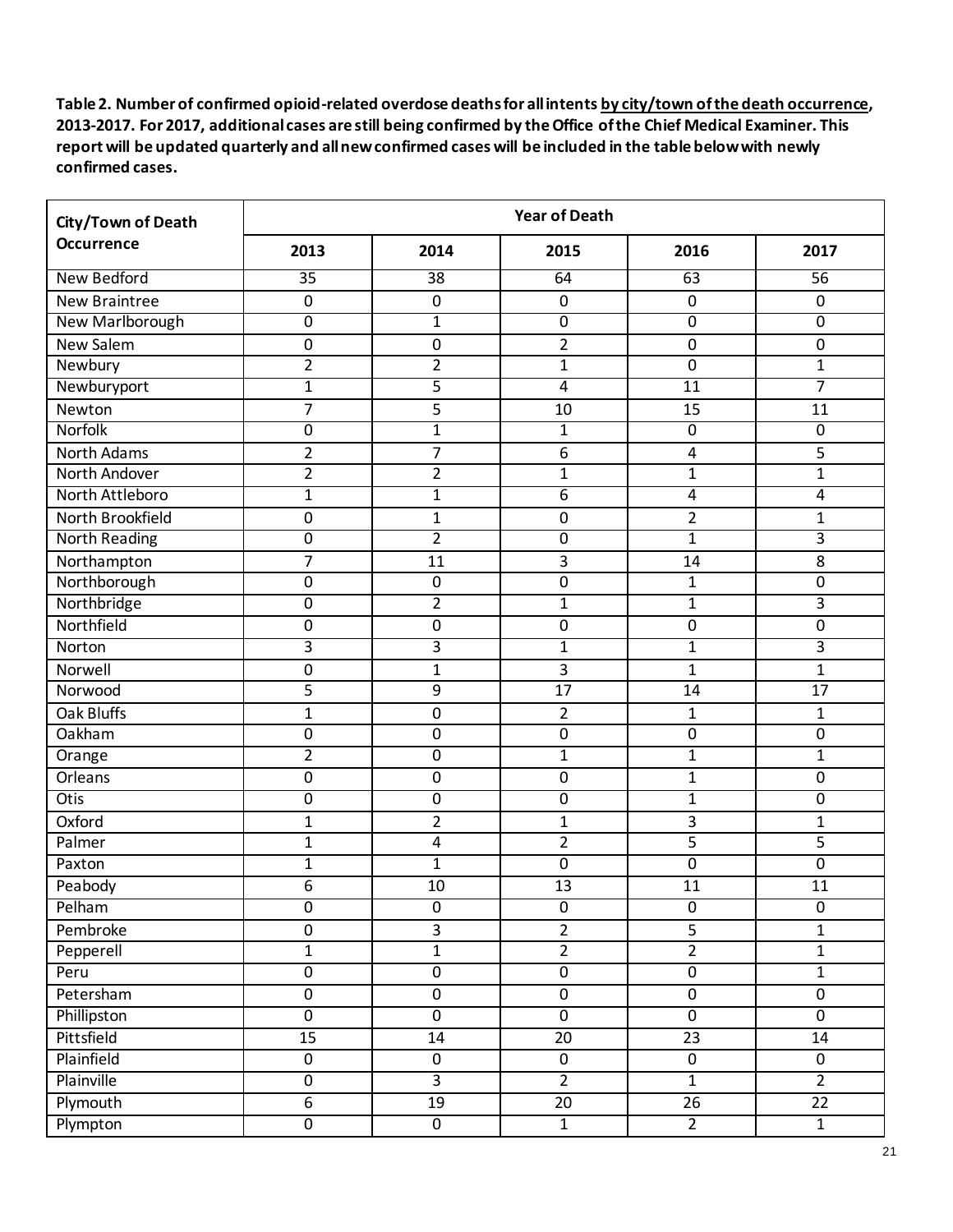| City/Town of Death | <b>Year of Death</b> |                  |                  |                  |                 |  |
|--------------------|----------------------|------------------|------------------|------------------|-----------------|--|
| Occurrence         | 2013                 | 2014             | 2015             | 2016             | 2017            |  |
| Princeton          | $\overline{0}$       | $\mathbf{1}$     | $\mathbf{1}$     | $\mathbf{1}$     | $\overline{0}$  |  |
| Provincetown       | $\pmb{0}$            | $\overline{2}$   | $\overline{1}$   | $\mathbf 0$      | $\mathbf{1}$    |  |
| Quincy             | $\overline{24}$      | $\overline{39}$  | 44               | $\overline{36}$  | $\overline{37}$ |  |
| Randolph           | $\overline{5}$       | 5                | 4                | $\overline{7}$   | 3               |  |
| Raynham            | $\overline{2}$       | $\mathbf{1}$     | $\mathbf 1$      | $\pmb{0}$        | $\overline{2}$  |  |
| Reading            | $\mathbf{1}$         | $\overline{2}$   | $\overline{2}$   | 4                | $\overline{4}$  |  |
| Rehoboth           | $\mathbf 0$          | $\boldsymbol{0}$ | $\mathbf{1}$     | $\mathbf 0$      | $\mathbf 0$     |  |
| Revere             | $\overline{8}$       | $\overline{13}$  | 7                | 17               | $\overline{11}$ |  |
| Richmond           | $\boldsymbol{0}$     | $\pmb{0}$        | $\boldsymbol{0}$ | $\boldsymbol{0}$ | $\mathbf 0$     |  |
| Rochester          | $\mathbf 0$          | $\mathbf{1}$     | $\boldsymbol{0}$ | $\mathbf 0$      | $\mathbf 0$     |  |
| Rockland           | 4                    | $\overline{2}$   | $\overline{2}$   | $\overline{10}$  | 10              |  |
| Rockport           | $\mathbf{1}$         | $\mathbf{1}$     | $\overline{2}$   | $\boldsymbol{0}$ | 1               |  |
| Rowe               | $\overline{0}$       | $\overline{0}$   | $\overline{0}$   | $\overline{0}$   | $\overline{0}$  |  |
| Rowley             | $\overline{2}$       | $\boldsymbol{0}$ | $\pmb{0}$        | $\boldsymbol{0}$ | $\overline{2}$  |  |
| Royalston          | $\overline{2}$       | $\boldsymbol{0}$ | $\boldsymbol{0}$ | $\boldsymbol{0}$ | $\mathbf 0$     |  |
| Russell            | $\overline{0}$       | $\overline{0}$   | $\overline{0}$   | $\overline{0}$   | $\overline{0}$  |  |
| Rutland            | $\mathbf 0$          | $\pmb{0}$        | $\boldsymbol{0}$ | $\boldsymbol{0}$ | $\pmb{0}$       |  |
| Salem              | $\overline{10}$      | $\overline{22}$  | $\overline{26}$  | 29               | 40              |  |
| Salisbury          | $\boldsymbol{0}$     | 3                | $\overline{7}$   | 8                | $\overline{9}$  |  |
| Sandisfield        | $\boldsymbol{0}$     | $\mathbf 0$      | $\mathbf 0$      | $\mathbf 0$      | $\mathbf 0$     |  |
| Sandwich           | $\overline{2}$       | $\pmb{0}$        | $\overline{2}$   | 4                | 1               |  |
| Saugus             | 4                    | $\overline{7}$   | $\overline{2}$   | 8                | 4               |  |
| Savoy              | $\overline{0}$       | $\overline{0}$   | $\overline{0}$   | $\mathbf 0$      | $\overline{0}$  |  |
| Scituate           | $\overline{2}$       | $\mathbf{1}$     | $\pmb{4}$        | $\overline{2}$   | 0               |  |
| Seekonk            | $\mathbf{1}$         | $\overline{2}$   | $\overline{1}$   | $\mathbf{1}$     | $\mathbf 1$     |  |
| Sharon             | $\mathbf{1}$         | $\mathbf{1}$     | $\mathbf 0$      | $\mathbf{1}$     | $\mathbf{1}$    |  |
| Sheffield          | $\boldsymbol{0}$     | $\pmb{0}$        | $\pmb{0}$        | $\boldsymbol{0}$ | $\pmb{0}$       |  |
| Shelburne          | $\pmb{0}$            | $\mathbf{1}$     | $\pmb{0}$        | 0                | 0               |  |
| Sherborn           | $\boldsymbol{0}$     | $\mathbf{1}$     | 1                | $\overline{1}$   | $\mathbf{1}$    |  |
| Shirley            | $\overline{0}$       | $\overline{1}$   | $\overline{0}$   | $\overline{0}$   | $\overline{1}$  |  |
| Shrewsbury         | $\overline{4}$       | $\mathbf{1}$     | $\mathbf 1$      | 3                | $\overline{7}$  |  |
| Shutesbury         | $\pmb{0}$            | $\pmb{0}$        | $\pmb{0}$        | $\pmb{0}$        | $\mathbf 0$     |  |
| Somerset           | $\overline{1}$       | $\overline{1}$   | $\overline{1}$   | $\overline{1}$   | $\overline{2}$  |  |
| Somerville         | 12                   | $14\,$           | 14               | 19               | 12              |  |
| South Hadley       | $\overline{2}$       | $\overline{0}$   | $\overline{1}$   | $\overline{2}$   | $\overline{1}$  |  |
| Southampton        | $\mathbf 1$          | $\pmb{0}$        | $\overline{0}$   | $\mathbf 1$      | $\mathbf 0$     |  |
| Southborough       | $\pmb{0}$            | $\mathbf 1$      | $\pmb{0}$        | $\mathbf{1}$     | $\mathbf 0$     |  |
| Southbridge        | $\overline{4}$       | $\overline{4}$   | $\overline{4}$   | 14               | $\overline{7}$  |  |
| Southwick          | $\pmb{0}$            | $\mathbf 1$      | $\pmb{0}$        | $\mathbf 0$      | $\overline{2}$  |  |
| Spencer            | $\overline{0}$       | $\overline{0}$   | $\overline{7}$   | $\overline{2}$   | $\overline{1}$  |  |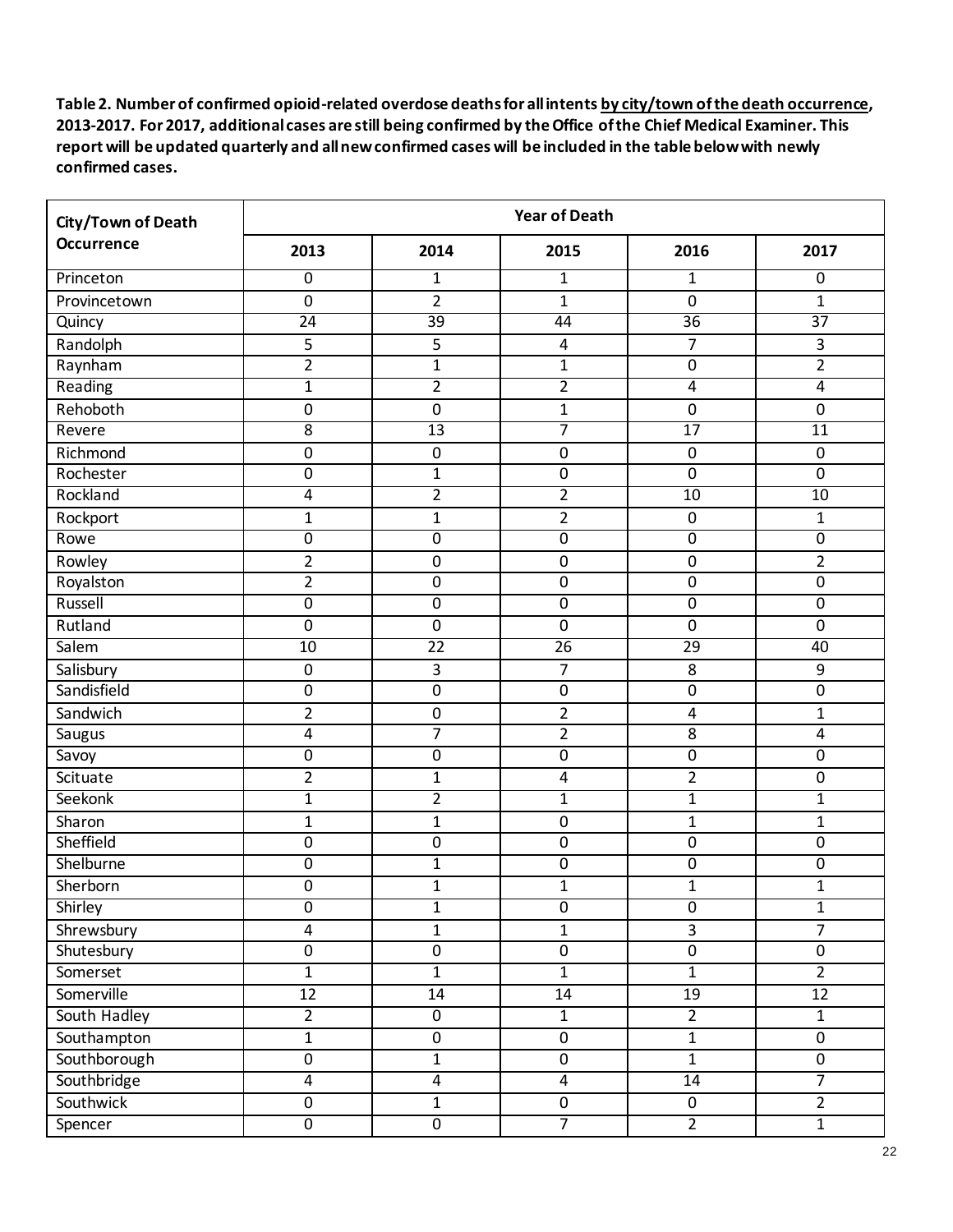| City/Town of Death | <b>Year of Death</b> |                  |                  |                 |                  |  |
|--------------------|----------------------|------------------|------------------|-----------------|------------------|--|
| <b>Occurrence</b>  | 2013                 | 2014             | 2015             | 2016            | 2017             |  |
| Springfield        | $\overline{31}$      | $\overline{31}$  | 63               | $\overline{75}$ | 56               |  |
| Sterling           | $\boldsymbol{0}$     | $\boldsymbol{0}$ | $\pmb{0}$        | $\mathbf{1}$    | $\pmb{0}$        |  |
| Stockbridge        | $\overline{0}$       | $\overline{0}$   | $\overline{0}$   | $\overline{0}$  | $\overline{2}$   |  |
| Stoneham           | $\mathbf{1}$         | 4                | 5                | 6               | $\overline{2}$   |  |
| Stoughton          | $\boldsymbol{6}$     | $\mathbf{3}$     | $\overline{4}$   | $\overline{7}$  | 5                |  |
| Stow               | $\mathbf 0$          | $\pmb{0}$        | $\pmb{0}$        | $\mathbf 0$     | $\overline{0}$   |  |
| Sturbridge         | 0                    | $\mathbf{1}$     | $\mathbf 1$      | $\mathbf{1}$    | 3                |  |
| Sudbury            | $\overline{0}$       | $\mathbf 0$      | $\overline{0}$   | $\mathbf 0$     | $\overline{0}$   |  |
| Sunderland         | $\mathbf{1}$         | 0                | $\boldsymbol{0}$ | $\mathbf{1}$    | $\mathbf{1}$     |  |
| Sutton             | 0                    | $\boldsymbol{0}$ | 0                | $\mathbf 0$     | $\pmb{0}$        |  |
| Swampscott         | $\mathbf{1}$         | $\overline{2}$   | $\overline{1}$   | $\overline{3}$  | $\mathbf{1}$     |  |
| Swansea            | 3                    | $\mathbf 0$      | $\boldsymbol{0}$ | $\mathbf 0$     | 3                |  |
| Taunton            | 18                   | $\overline{23}$  | 18               | 44              | $\overline{31}$  |  |
| Templeton          | $\boldsymbol{0}$     | $\mathbf{1}$     | 1                | 3               | $\pmb{0}$        |  |
| Tewksbury          | $\overline{2}$       | $\mathbf{1}$     | $\overline{6}$   | 12              | 10               |  |
| Tisbury            | $\overline{0}$       | $\overline{0}$   | $\overline{2}$   | $\overline{1}$  | $\mathbf{1}$     |  |
| Tolland            | $\boldsymbol{0}$     | $\pmb{0}$        | $\pmb{0}$        | 0               | $\pmb{0}$        |  |
| <b>Topsfield</b>   | 1                    | $\boldsymbol{0}$ | $\overline{0}$   | $\mathbf{1}$    | 0                |  |
| Townsend           | $\mathbf{1}$         | $\boldsymbol{0}$ | $\pmb{0}$        | 0               | 4                |  |
| Truro              | $\boldsymbol{0}$     | $\boldsymbol{0}$ | $\boldsymbol{0}$ | $\mathbf{1}$    | $\pmb{0}$        |  |
| Tyngsborough       | $\mathbf{1}$         | $\mathbf{1}$     | $\overline{2}$   | $\mathbf{1}$    | $\overline{2}$   |  |
| Tyringham          | $\boldsymbol{0}$     | $\boldsymbol{0}$ | $\overline{1}$   | $\mathbf 0$     | $\boldsymbol{0}$ |  |
| Upton              | $\boldsymbol{0}$     | 0                | $\pmb{0}$        | $\mathbf{1}$    | $\overline{0}$   |  |
| Uxbridge           | $\overline{2}$       | $\boldsymbol{0}$ | 1                | $\mathbf 0$     | $\pmb{0}$        |  |
| Wakefield          | $\overline{2}$       | $\overline{3}$   | $\pmb{0}$        | $\overline{7}$  | 5                |  |
| Wales              | $\boldsymbol{0}$     | $\boldsymbol{0}$ | $\boldsymbol{0}$ | $\mathbf 0$     | $\boldsymbol{0}$ |  |
| Walpole            | $\overline{2}$       | 1                | $\overline{2}$   | 4               | 3                |  |
| Waltham            | $\overline{6}$       | 11               | $\overline{6}$   | 11              | $\overline{11}$  |  |
| Ware               | 3                    | 8                | 3                | 10              | 5                |  |
| Wareham            | $\overline{8}$       | $\overline{12}$  | $\overline{12}$  | $\overline{17}$ | $\overline{18}$  |  |
| Warren             | $\mathbf{1}$         | $\mathbf{1}$     | $\mathbf 0$      | $\pmb{0}$       | $\mathbf 0$      |  |
| Warwick            | $\overline{0}$       | $\overline{0}$   | $\pmb{0}$        | $\pmb{0}$       | $\mathbf 0$      |  |
| Washington         | $\overline{0}$       | $\overline{0}$   | $\overline{0}$   | $\overline{0}$  | $\overline{0}$   |  |
| Watertown          | $\overline{4}$       | $\overline{2}$   | $\overline{3}$   | 5               | $\overline{5}$   |  |
| Wayland            | $\overline{0}$       | $\overline{0}$   | $\overline{0}$   | $\overline{1}$  | $\overline{1}$   |  |
| Webster            | $\overline{2}$       | 5                | $\overline{6}$   | 5               | 9                |  |
| Wellesley          | $\pmb{0}$            | $\pmb{0}$        | $\overline{1}$   | $\pmb{0}$       | $\overline{0}$   |  |
| Wellfleet          | $\overline{1}$       | $\overline{0}$   | $\overline{0}$   | $\overline{0}$  | $\overline{1}$   |  |
| Wendell            | $\boldsymbol{0}$     | $\pmb{0}$        | $\overline{0}$   | $\pmb{0}$       | $\boldsymbol{0}$ |  |
| Wenham             | $\overline{0}$       | $\overline{0}$   | $\overline{1}$   | $\overline{0}$  | $\overline{1}$   |  |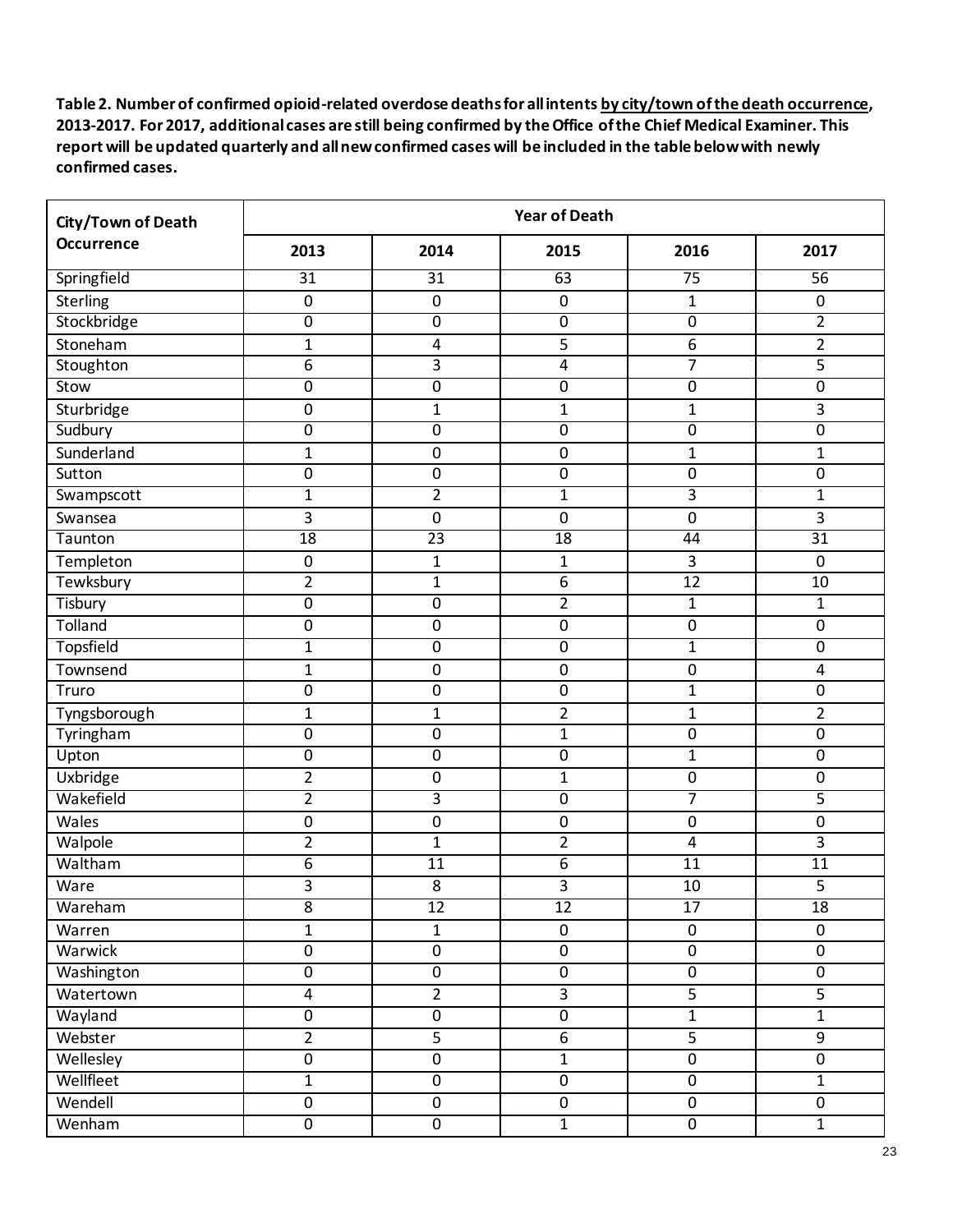| City/Town of Death<br><b>Occurrence</b> | <b>Year of Death</b> |                  |                |                  |                 |  |
|-----------------------------------------|----------------------|------------------|----------------|------------------|-----------------|--|
|                                         | 2013                 | 2014             | 2015           | 2016             | 2017            |  |
| <b>West Boylston</b>                    | $\overline{0}$       | $\mathbf{1}$     | $\overline{0}$ | $\overline{2}$   | 2               |  |
| West Bridgewater                        | $\mathbf{1}$         | $\overline{3}$   | $\mathbf 0$    | $\mathbf{1}$     | $\mathbf{1}$    |  |
| West Brookfield                         | $\overline{1}$       | $\overline{0}$   | $\overline{0}$ | $\overline{0}$   | $\overline{0}$  |  |
| West Newbury                            | $\mathbf 0$          | $\mathbf 0$      | $\mathbf 0$    | $\mathbf 0$      | $\mathbf 0$     |  |
| <b>West Springfield</b>                 | 4                    | 6                | 8              | $\overline{4}$   | $\overline{4}$  |  |
| West Stockbridge                        | $\overline{0}$       | $\overline{0}$   | $\overline{0}$ | $\overline{0}$   | $\overline{0}$  |  |
| <b>West Tisbury</b>                     | $\mathbf 0$          | $\mathbf{1}$     | $\overline{0}$ | $\mathbf{1}$     | $\pmb{0}$       |  |
| Westborough                             | $\overline{0}$       | $\overline{0}$   | $\overline{2}$ | $\overline{0}$   | $\overline{2}$  |  |
| Westfield                               | 8                    | 8                | $\overline{4}$ | 16               | 8               |  |
| Westford                                | $\mathbf 0$          | $\mathbf{1}$     | $\mathbf 0$    | $\mathbf{1}$     | 3               |  |
| Westhampton                             | $\overline{0}$       | $\overline{0}$   | $\overline{0}$ | $\overline{0}$   | $\overline{0}$  |  |
| Westminster                             | $\mathbf 0$          | $\mathbf 0$      | $\mathbf{1}$   | $\mathbf 0$      | $\mathbf{1}$    |  |
| Weston                                  | $\overline{0}$       | $\overline{0}$   | $\overline{0}$ | $\overline{1}$   | $\overline{1}$  |  |
| Westport                                | $\overline{2}$       | $\overline{2}$   | $\mathbf 0$    | $\mathbf{1}$     | 5               |  |
| Westwood                                | $\overline{0}$       | $\overline{0}$   | $\mathbf{1}$   | $\overline{2}$   | $\overline{0}$  |  |
| Weymouth                                | $\overline{20}$      | $\overline{25}$  | 34             | $\overline{57}$  | $\overline{52}$ |  |
| Whately                                 | $\boldsymbol{0}$     | $\boldsymbol{0}$ | $\mathbf 0$    | $\mathbf 0$      | $\mathbf 0$     |  |
| Whitman                                 | $\overline{1}$       | $\overline{1}$   | $\overline{3}$ | $\overline{1}$   | $\mathbf{1}$    |  |
| Wilbraham                               | $\mathbf 0$          | $\mathbf 0$      | $\mathbf{1}$   | $\mathbf 0$      | $\mathbf 0$     |  |
| Williamsburg                            | $\mathbf 0$          | $\mathbf 0$      | $\mathbf 0$    | $\mathbf 0$      | $\mathbf 0$     |  |
| Williamstown                            | $\overline{2}$       | $\mathbf{1}$     | $\mathbf 0$    | $\mathbf 0$      | $\overline{0}$  |  |
| Wilmington                              | $\mathbf{1}$         | $\mathbf{1}$     | $\overline{4}$ | $\overline{2}$   | 4               |  |
| Winchendon                              | $\mathbf{1}$         | $\mathbf 0$      | $\overline{0}$ | $\overline{2}$   | $\mathbf{1}$    |  |
| Winchester                              | 5                    | $\overline{11}$  | $\overline{8}$ | $\overline{10}$  | 6               |  |
| Windsor                                 | $\overline{0}$       | $\overline{0}$   | $\overline{0}$ | $\overline{0}$   | 0               |  |
| Winthrop                                | $\mathbf{1}$         | $\mathbf 0$      | $\overline{2}$ | $\mathbf{1}$     | 9               |  |
| Woburn                                  | $\mathbf{1}$         | 5                | $\mathbf 1$    | 9                | 10              |  |
| Worcester                               | $\overline{61}$      | 86               | 119            | 109              | 114             |  |
| Worthington                             | $\mathbf 0$          | $\mathbf 0$      | $\mathbf 0$    | $\mathbf 0$      | $\mathbf 0$     |  |
| Wrentham                                | $\overline{1}$       | $\overline{1}$   | $\overline{2}$ | $\overline{1}$   | $\overline{2}$  |  |
| Yarmouth                                | 5                    | $\overline{2}$   | 3              | $\boldsymbol{6}$ | $\overline{8}$  |  |
| Unknown                                 | $\mathbf{1}$         | $\overline{0}$   | $\overline{0}$ | $\mathbf{1}$     | $\overline{0}$  |  |
| <b>Out Of Massachusetts</b>             | 18                   | $\overline{33}$  | 52             | 90               | 80              |  |
| <b>Total</b>                            | 993                  | 1,405            | 1,768          | 2,181            | 2,021           |  |

Please note that 2017 death data are preliminary and subject to updates. Case reviews of deaths are evaluated and updated on an ongoing basis. A large number of death certificates have yet to be assigned final cause-of-death codes. The information presented in this city/town table only includes confirmed cases. Data updated on 1/15/2019.